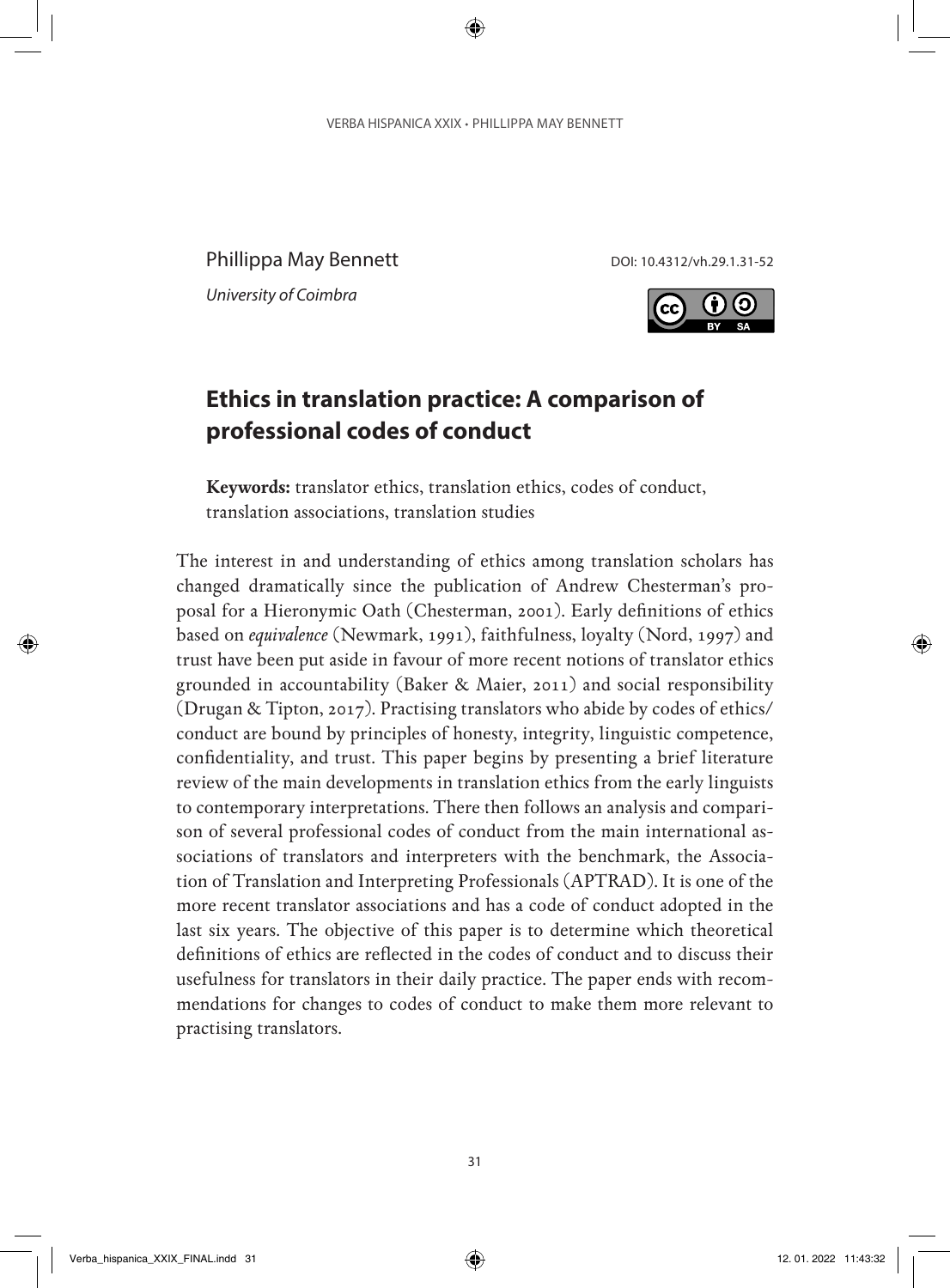## **1 Introduction**

Over the past 20 years there have been significant developments not only in the understanding of ethics in Translation Studies (TS), but in the link between theoretical discussions of ethics in translation and the ethics applied to translation practice. The move from early definitions of ethics based on *equivalence,* faithfulness, loyalty, understanding and trust, to more recent notions of translator ethics, grounded in the translator's accountability (Baker, Maier, 2011) and social responsibility (Drugan, Tipton, 2017), and of the engaged and committed agent (Baker, 2006) have marked contemporary discourses on ethics in translation.

Translator associations have also debated ethics, albeit with a mainly practical and non-theoretical focus, and in large part, the solution was found in the adoption of codes of conduct<sup>1</sup>. These codes were in existence long before the more recent moves towards discussions of social responsibility and accountability, witnessed in TS. Translator codes can be traced back to as early as 1957, when the International Association of Conference Interpreters (AIIC) adopted its code of ethics (Boeri, 2002). The first evidence of a document solely dedicated to translators was the *Charte du traducteur*, adopted by the International Federation of Translators (FIT, 1994)<sup>2</sup> in Dubrovnik in 1963, and modified in 1993. This was closely followed by the American Translators Association's (ATA) adoption of a code of ethics. There is little evidence of other translation specific codes prior to 2000, however it is very probable that they «existed but remained undocumented» (Baixauli-Olmos, 2001: 299). Translator codes have focused overwhelmingly on principles such as honesty, integrity, linguistic competence, confidentiality and trust. The purpose of this paper is threefold: 1) to outline theoretical definitions of ethics represented in translator codes; 2) to discuss the usefulness of translator codes in daily practice; and 3) to make recommendations for improvements to translator codes to make them more relevant to practising translators.

<sup>1</sup> There is an incoherence in much of the literature with some authors referring to translation codes as codes of conduct and others as codes of ethics. For simplicity, the term *translator codes* has been adopted.

<sup>2</sup> It is important to note here that the *Charte du Traducteur* was excluded from the analysis as FIT is a «grouping of associations of translators, interpreters and terminologists» (FIT, 1994) and not an association in itself.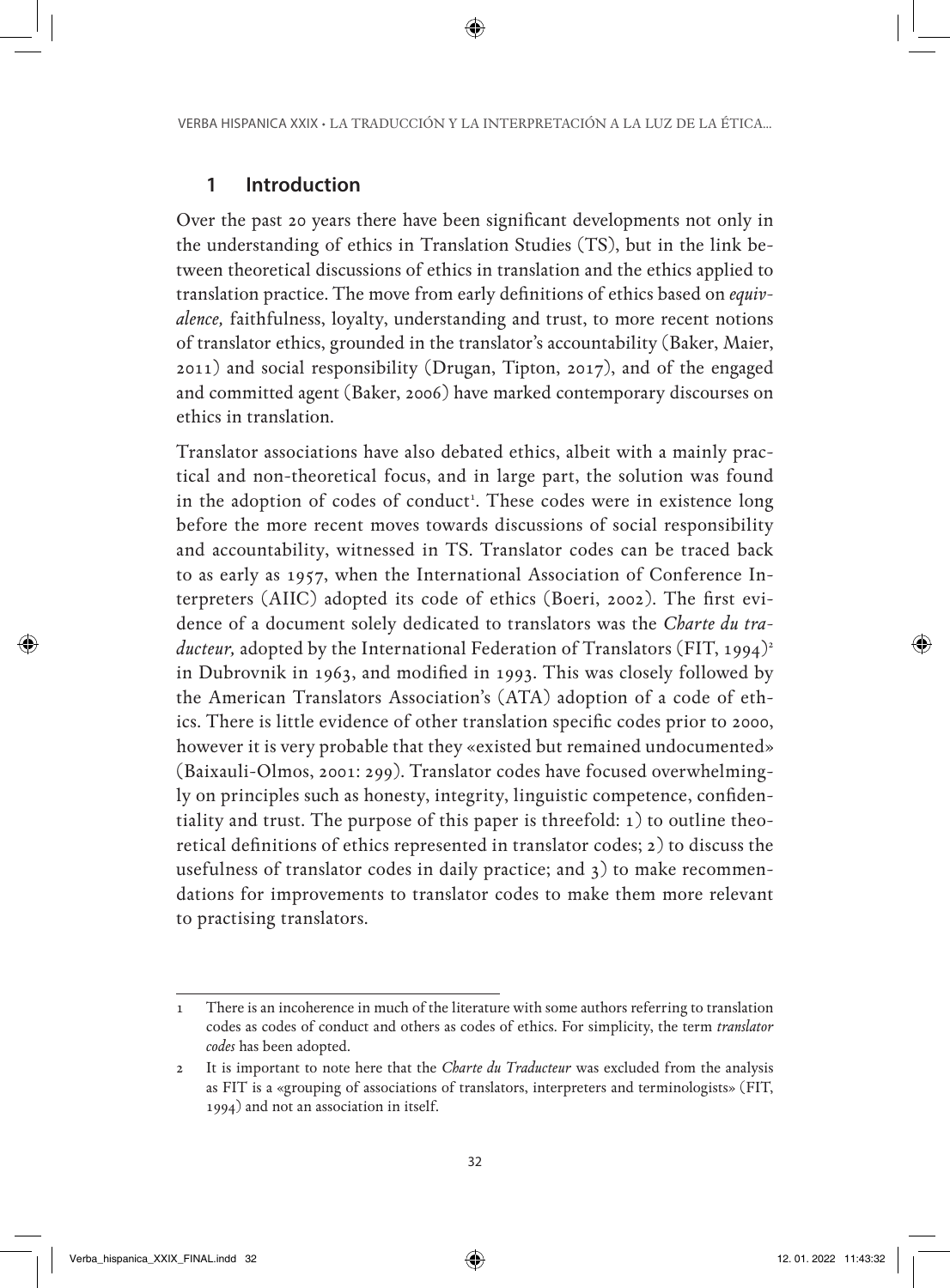To achieve this, the translator code of a relatively young translation association, the Association of Professional Translators and Interpreters (APTRAD)<sup>3</sup>, whose code was adopted in 2014/2015,<sup>4</sup> will be compared with those of four major international associations, the Australian Institute of Translators and Interpreters (AUSIT), the UK-based Institute of Translators and Interpreters (ITI) and the American Translators' Association (ATA) (Figure 1). The majority of these associations, although international in reach, have a large national membership base. This paper will then analyse real-life scenarios, to see whether the translator codes were relevant in these situations and how definitions of ethics from TS could have been applied.

| <b>Association</b> | Date<br>founded | No. of<br>members | <b>Code first</b><br>adopted | <b>Code last</b><br>updated | Country of origin           |
|--------------------|-----------------|-------------------|------------------------------|-----------------------------|-----------------------------|
| APTRAD             | 2014            | $587^5$           | $2014/15^{6}$                | 2016                        | Portugal                    |
| <b>ITI</b>         | 1986            | $+3000$           | 2005                         | October 2016                | United Kingdom              |
| <b>ATA</b>         | 1959            | $+10,000$         | 1966                         | October 2010                | United States of<br>America |
| <b>AUSIT</b>       | 1987            | $+750$            |                              | 2012                        | Australia                   |

Figure 1: Summarised association information

#### **2 Definitions of ethics in translation studies**

Approaches to ethics have changed as different schools of translation thought have made their mark on TS. In the early 1990s, the focus was mainly on describing translations and considering their role in the target system (Toury, 2012). Chesterman, in his 2001 critique of approaches to ethics, analysed and reworked the principal approaches to ethics into a four-category model (ethics of representation, ethics of communication, ethics of communication and ethics of service) with a view to proposing a Hieronymic Oath that would help to regulate the translation profession (Chesterman, 2001).

<sup>3</sup> APTRAD was formerly known as the Portuguese Association of Translators and Interpreters and the statutes state that the "common denominator" among members is the Portuguese language.<https://aptrad.pt/index.php/estatutos/>

<sup>4</sup> The logic behind this choice was that a more recent translator code might reflect some more contemporary theoretical concepts of ethics, especially related to risk, cooperation, accountability and social responsibility.

<sup>5</sup> [www.aptrad.pt](http://www.aptrad.pt) consulted on 9 February 2021.

<sup>6</sup> The Chair of APTRAD was unable to provide specific information regarding the exact date on which the code was adopted.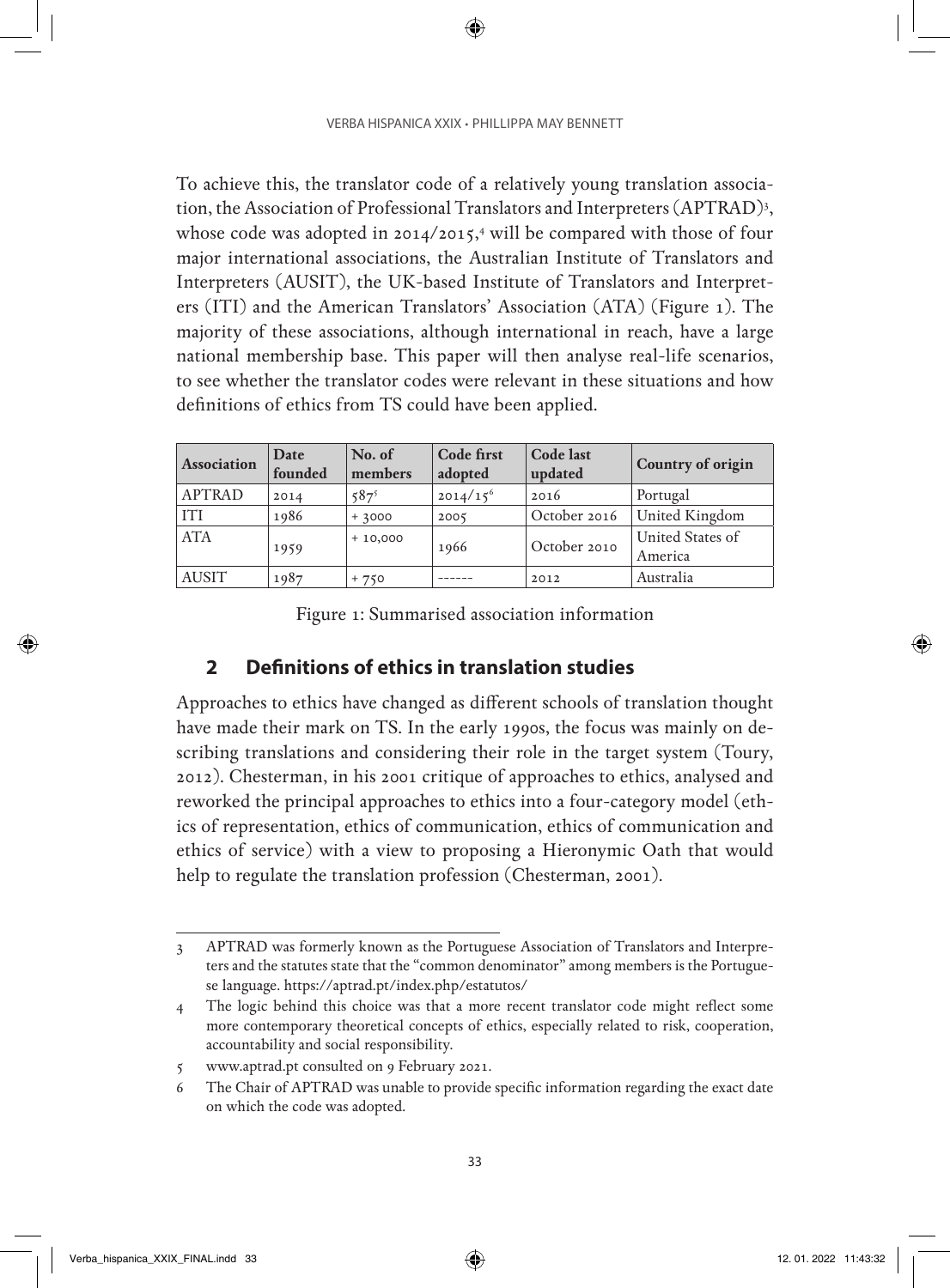The discussion that follows will trace the evolution of translation ethics over the 20<sup>th</sup> century into the 21<sup>st</sup> century, illustrating how ethics disappeared from translation theory, or was certainly not «among the most popular themes for study» (Koskinen, 2000:18).

# **2.1 Early linguists**

In the work of the early linguists (Jakobson 1959, Catford 1965/1969, Newmark 1988, and Nida 1964) translating ethically was equated with linguistic *equivalence,* which was «concerned with moral and with factual truth» (Newmark, 1991:1). The concept of *equivalence* featured prominently in Mona Baker's «In other Words: a Coursebook on Translation» (1992). Under this model, ethical translation was extremely prescriptive, source text-focused and translation-focused rather than translator-focused. *Equivalence* was sought at all levels (linguistic, semantic). If meaning is transferred clearly, accurately and faithfully from the source to the target, one has an ethical translation, a «good mirror» (as Chesterman called it in his 2001 review of earlier positions). Translations were expected to be true to the source and were later described as being a «sign of the original» (Chesterman, 2001:140).

# **2.2 Functional approaches to ethics**

Functionalist theory arose at the end of the 1970s and early 1980s, at approximately the same time as Descriptivist approaches, breaking with the linguistic tenets of the past. However, as they were originally written in German, they only came to the forefront of TS in the 1990s. Under functionalist theory, translations were produced with a specific purpose or *Skopos* (Vermeer, 1989), in contrast to the overwhelming focus on source-text oriented approaches, as promoted by the early linguists. The translator was viewed as «the expert» (Vermeer, 1986:222) In 1997, Nord added the concept of loyalty to the functionalist theory of the «commission» and the «brief» (Nord, 1997). Under the loyalty principle, the translator «commits […] bilaterally to the source and target sides» (Nord, 1997:113). A loyal (*ethical*) translator is someone who is accountable to the author of the source text, the client or commissioner, the target audience and the profession. Chesterman (2001), in his review, suggests that this type of ethics confers a certain invisibility upon the translator as they are merely fulfilling the clients' orders. An ethical translation or ethical translator according to Nord's concept of ethics, is one who «complies» with the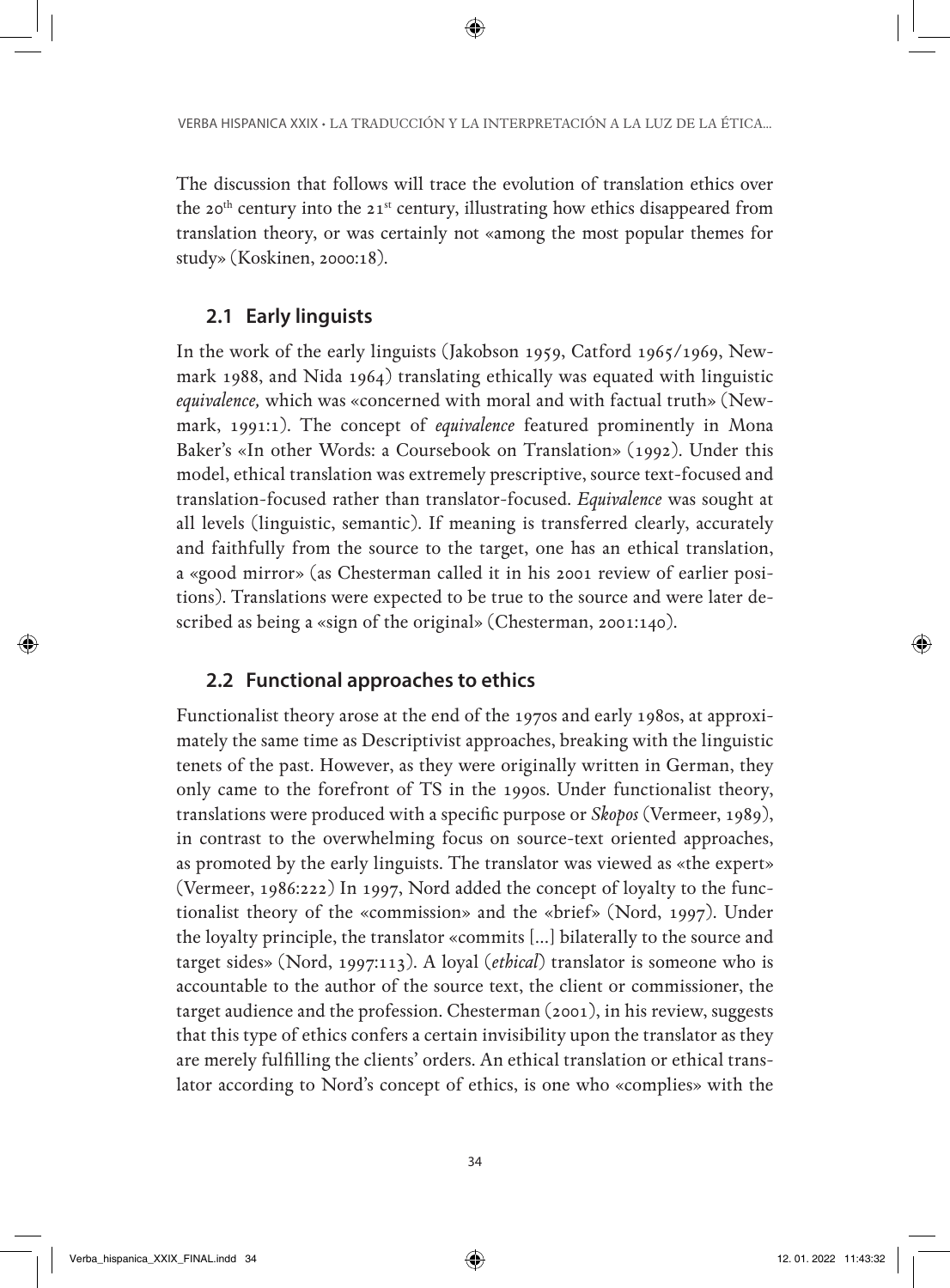purchase order and the mutually agreed terms of service. Loyalty must not be confused with fidelity or faithfulness, as loyalty refers to «social relationships between people» (Nord, 1997:125).

#### **2.3 Descriptive Translation Studies**

According to Chesterman, «norms-based ethics» (2001:141) arose from within Descriptive Translation Studies and relates to target culture expectations. Norms vary over time and between cultures; an ethical translation is «in accordance with the norms, not surprising the reader or client» (Chesterman, 2001:141). Ethics as a concept orienting translation processes was not explored by the Descriptivists, possibly due to their focus on the description of the translation within the target culture, and not on the translator as an agent in this process.

#### **2.4 Ethics of Difference**

Cross-cultural communication is the goal of dialogue with the Other and an ethical translator works towards enabling this process. Ethics of difference has its origins in Berman's theory of receiving the Other as an Other, rejecting ideas of domestication, not turning a voice from another culture into one's own voice (in this case into that of the translator) (Pym, 2015). Translation is «parler de la communication, de la transmission, de la tradition; c'est parler du rapport du propre et de l'Étranger» (unpublished text, Berman, 1999), respecting difference and being able to demonstrate this difference in the target text. For this author, this strategy amounted to an ethical translation. As Pym (2015) points out, very few translators could actually be ethical according to this line of thought, as few translators actually picture the author as they translate.

Building on Schleiermacher's (Munday, 2008) concept of foreignisation, ethical translation according to Venuti (1995) was resistant and not fluent. In this paradigm, the reader would be aware that they were reading a translation and the translator would have some kind of visibility. This approach reflected global developments at the time and was a reaction against the hegemony of the English language. However, if ethical translations are intimately linked to communication with the Other, then non-fluent and resistant translations would not necessarily be easy to read. They could potentially cause cultural divisions and a cultural elite, thus actually becoming unethical (Pym, 2015).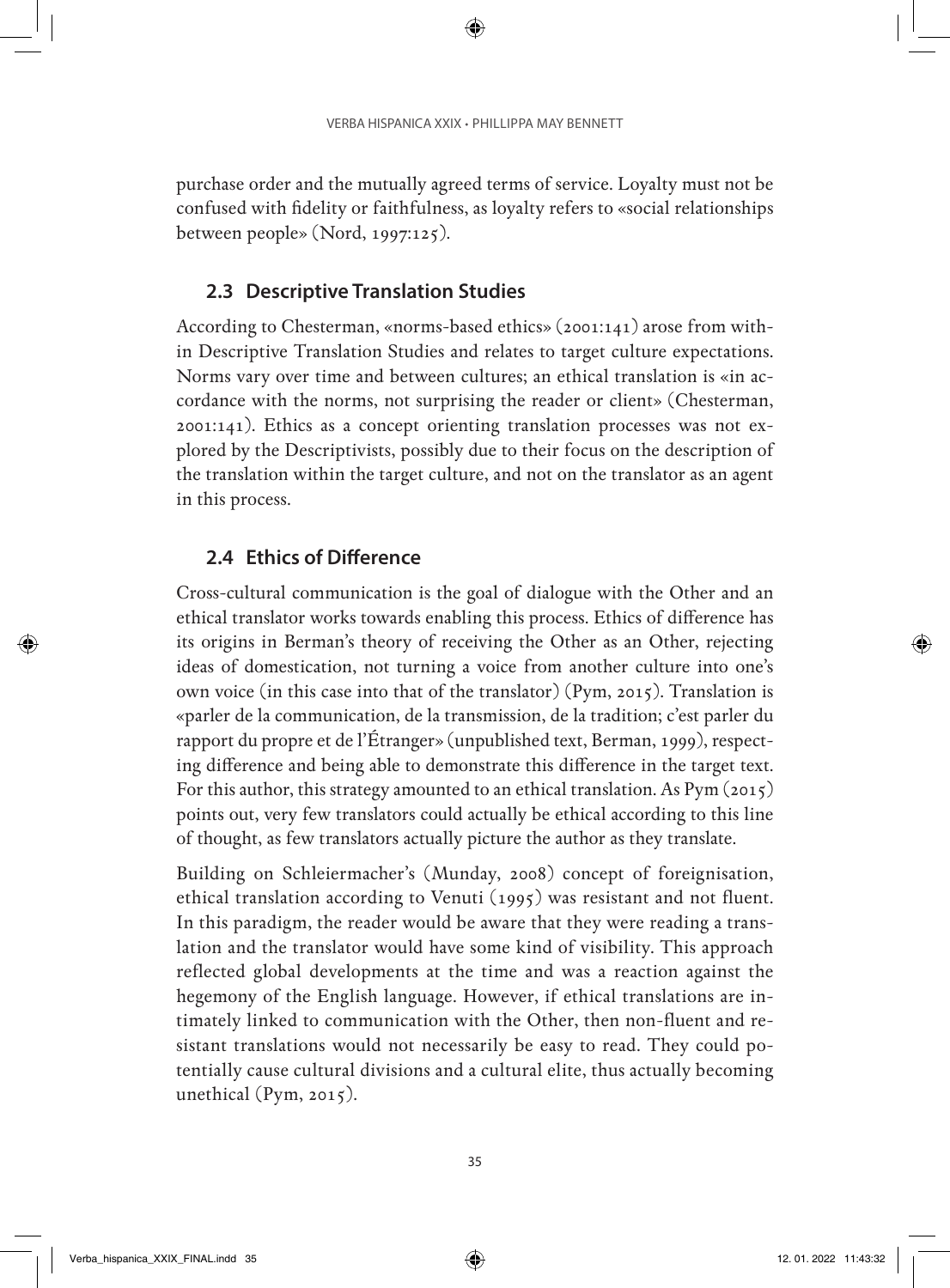## **2.5 The disappearance of ethics**

Discussions about ethics disappeared or were certainly not «among the most popular themes for study» (Koskinen, 2000: 18) in the early 1980s and 1990s. When Anthony Pym heralded a «Return to ethics» (2001) in 1992, marking a break with the definitions of ethics based on *equivalence*, fidelity and accuracy, the role of translation/translator ethics in the modern and globalised world was thrust to the forefront of TS. This «return» reflected major advancements in technology, science and governance. New challenges were facing translation theorists and new or revised concepts were required for a newly globalised world.

Cooperation was put forward by Pym in 2000: «The goal of any translation project should be long-term cooperation between cultures» and has been since developed further by him (Pym, 2020). In a recent online presentation to students at the Hong Kong Baptist University,7 Pym described successful cooperation as a «win-win» situation. Discussions related to cooperation lead naturally to the concept of trust, which although traditionally associated with norm-based ethics (cf. Chesterman 2001), gains relevance again, because cooperation only really functions properly when there is trust between all of the involved parties (Pym, 2020). If expectations are not met, and cooperation fails, «a translator risks losing trust and by extension the public image of the whole profession may be affected» (Chesterman, 2021).

# **2.6 Accountability and social responsibility**

No review of ethics in TS can be complete without considering the concepts of accountability and social responsibility. Accountability sees translators being accountable not only to their clients or commissioners but to society and in particular to the «community to which they belong» (Baker & Maier, 2011:1). Social responsibility views translators and their work within a global context, of how translators can work to benefit others; scholars consider the role and influence of translators in scientific and technical advancements and argue that translation can «support better living as an ethical goal» (Drugan, Tipton, 2017:1). Its rise in importance within TS can be attributed to a certain extent to the increasing importance of issues of social responsibility in other professions. Drugan and Tipton (2017) equate social responsibility not

<sup>7</sup> This presentation lead to the publication of an article entitled «Cooperation, risk, trust: A restatement of translator ethics», published on 30/11/2021 in *Stridon – Journal of Studies in Translation and Interpreting*, httpps://doi.org10.4312/stridon.1.2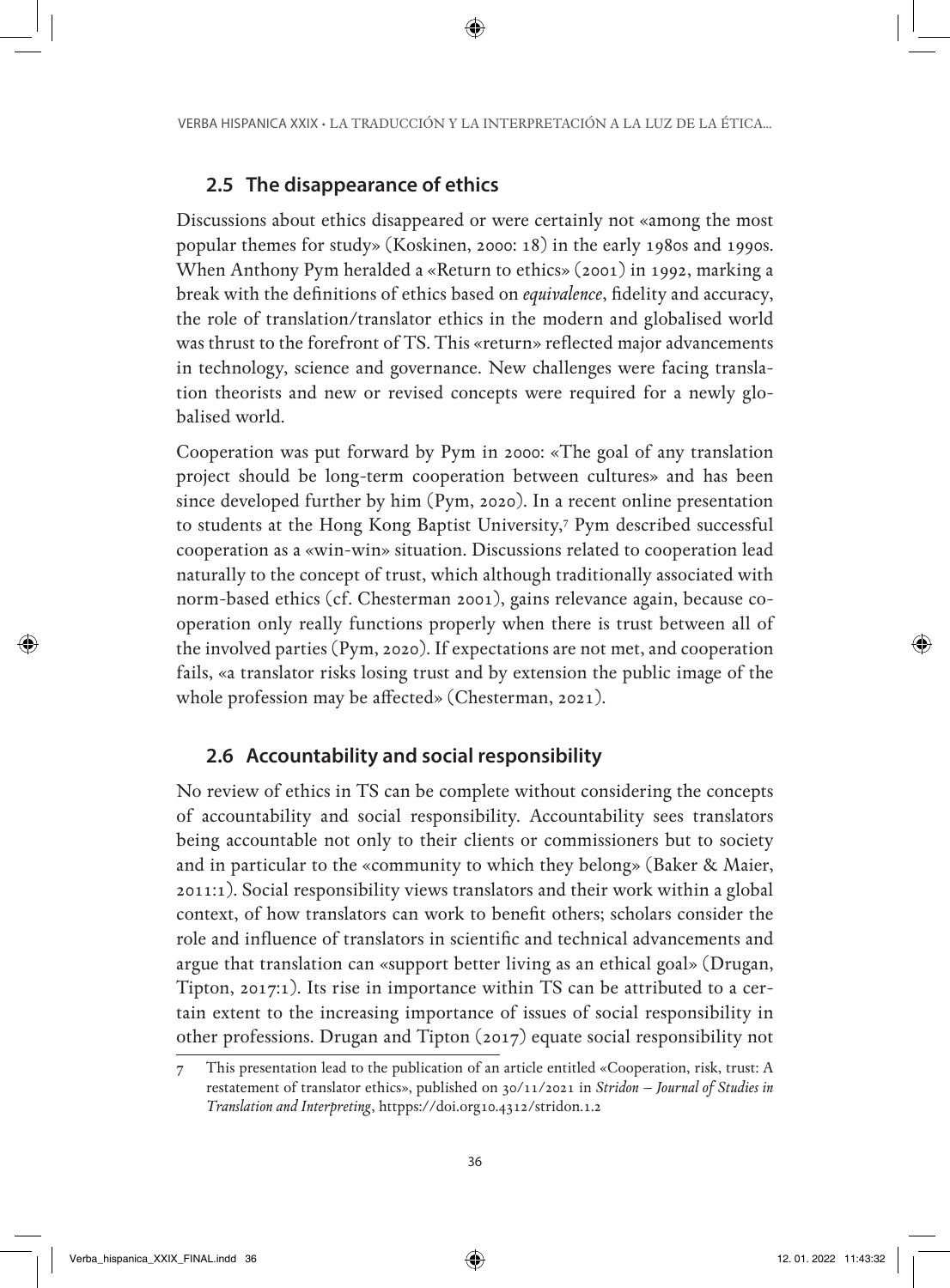with individualistic ideas of what is in fact best practice for society but «how translation can support better living together» as an ethical goal. Notions of social responsibility (and irresponsibility) differ from one person to the next and are «not ideologically neutral», however it does help to understand how translators can be involved in working towards a more socially equal and fair world (Drugan, Tipton, 2017).

#### **3 Professional codes of conduct**

Facing the same global pressures and demands as the scholarly world, translation associations also began to advocate more actively for codes for their members from the year 2000 onwards. Codes have discussed in several scholarly papers (Ozolins, 2014a; Arrojo, 2012; Ko, 2006; Drugan, 2013, McDonough-Dolmaya, 2011; Lambert, 2018), with substantially more academic output focusing on the role of codes for interpreters (Ozolins, 2016; Phelan, 2020; Ozolins, 2014b; Ozolins, Baxiauli-Olmos, 2017; Angelelli, 2006). The most recent contribution to the translator code (Baxiauli-Olmos, 2020) debate sought to reflect current scholarly thinking on codes, highlighting that papers either «touch on the topic in passing» or provide a «balanced descriptive view of the texts» (2020: 313). Baxiauli-Olmos writes that attention needs to be paid to «the who, the when, the how, and then even more crucially, to the why and to the what for» (2020: 313).

To the best of my knowledge, to date, three major in-depth studies on translator codes and professional practice have been conducted. Julie McDonough-Dolmaya (2011) discusses the shortcomings of 17 professional codes of ethics, including the FIT's *Charte du traducteur*, making comparisons between the practicality and usefulness of the codes, and the concerns raised by translators in an online translation forum. In this analysis, she sought to establish which codes outlined principles that were also cited by members of an online translation forum as being relevant to their translation work ethic. McDonough-Dolmaya compared the codes «line by line to determine which principles occurred most frequently» (2011: 30). Three of the codes analysed in this paper were also subject to examination by McDonough-Dolmaya (AUSIT, ITI, ATA). Joseph Lambert's (2018) contribution to the debate on translator codes departs from the premise that codes of conduct are a translator's main «point of contact» with ethics in translation studies and considers whether they are used by translation agencies and associations to sell translations and membership (Lambert, 2018). Lambert dedicates a whole section to analysis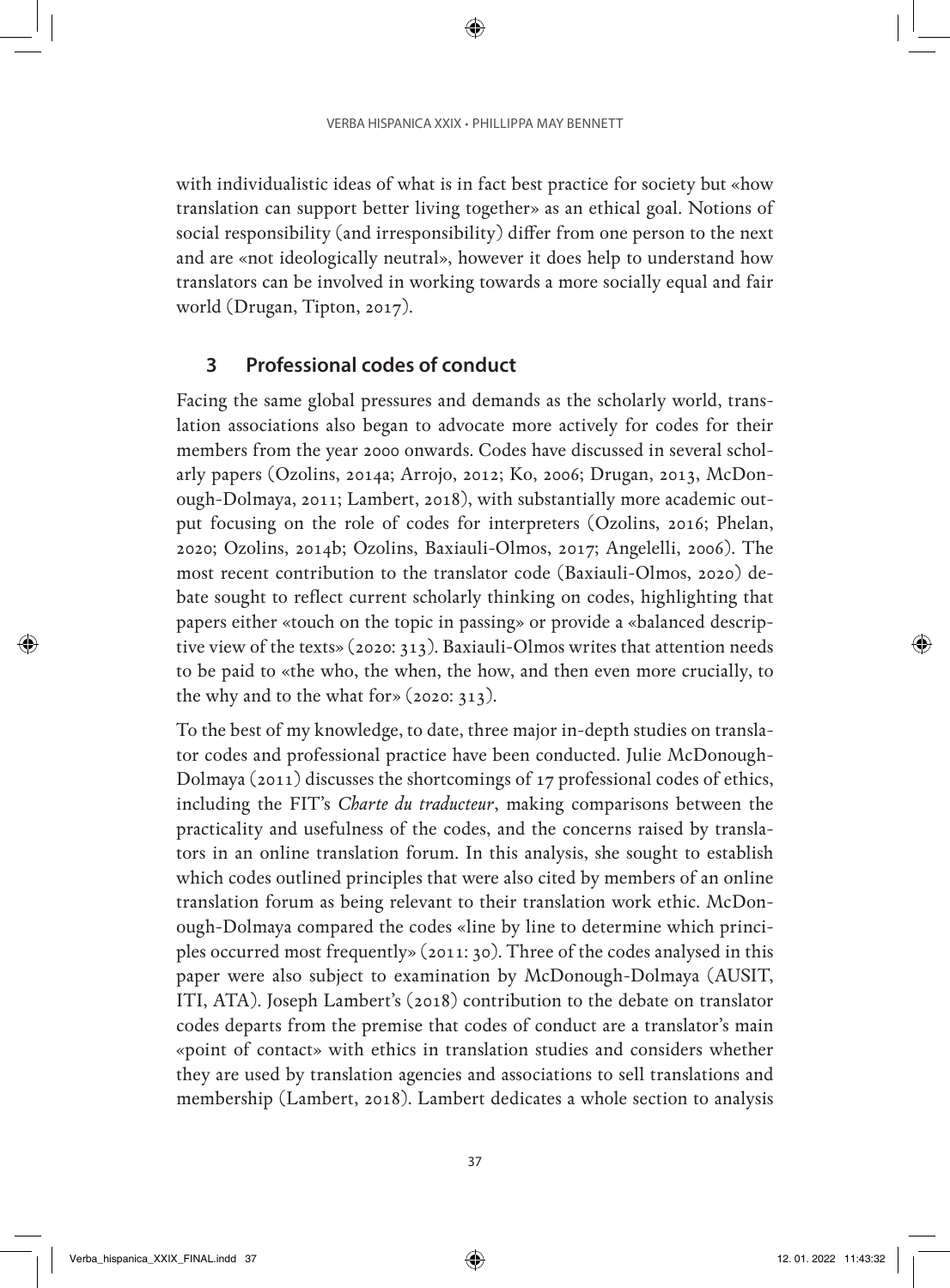of the concepts of «accuracy, fidelity and the illusion of neutrality» (2018), in which he questions how translator codes can still include concepts that are extremely difficult to abide by. Accuracy and fidelity will feature prominently in my analysis of definitions of ethics found in translator codes (see Figure 2). The third example is Joana Drugan's 2011 analysis of approximately 27 codes of conduct in a non-professional translation setting and her comparison with standards of practice and guidelines governing non-professional settings, such as for example, Adobe Community Translation<sup>8</sup> or Doctors without Borders9 . She sought to understand what professionals could learn from the standards of practice employed in a non-professional context. She highlights the evident «scope for exploitation, abuse and driving down quality standards in some [non-professionalised] sectors» (Drugan, 2011:121).

Before embarking upon an in-depth analysis of translator codes in the order they were adopted, it is important to make a technical note on the use of terminology. The four codes analysed in this paper use the terms *code of conduct* and *code of ethics*. For the purposes of this study, Wood and Rimmer's definition will be adopted, as I seek to establish which ethical definitions underpin the principal international translation associations. According to them, «the code of ethics enunciates the philosophical values of an organisation, while the code of conduct contains the practical guidelines that enables the ethos of the code to come alive» (Wood & Rimmer, 2003:184).

# **3.1 American Translators Association**

Founded in 1959, it is the oldest of the translation associations in this analysis. The most recent version of the code of ethics and business practice dates back to 2010. The ATA code stipulates translators are to «convey meaning between people and cultures faithfully, accurately, and impartially» (ATA, 2010). There are references to confidentiality and loyalty to clients via service agreements. Translators are to seek recognition for their work, and recognition within the profession. There is a link here to concepts of visibility, however not in the Venuti sense of resistance (Venuti, 1995), but in the sense of being a member of good-standing in the profession. The ATA Code of Ethics and Business Practice is the shortest of the four codes but manages to address the main points outlined in the other codes in a more direct and brief manner.

<sup>8</sup> http://tv.adobe.com/translations/guidelines

<sup>9</sup> http://www.doctorswithoutborders.org/aboutus/charter.cfm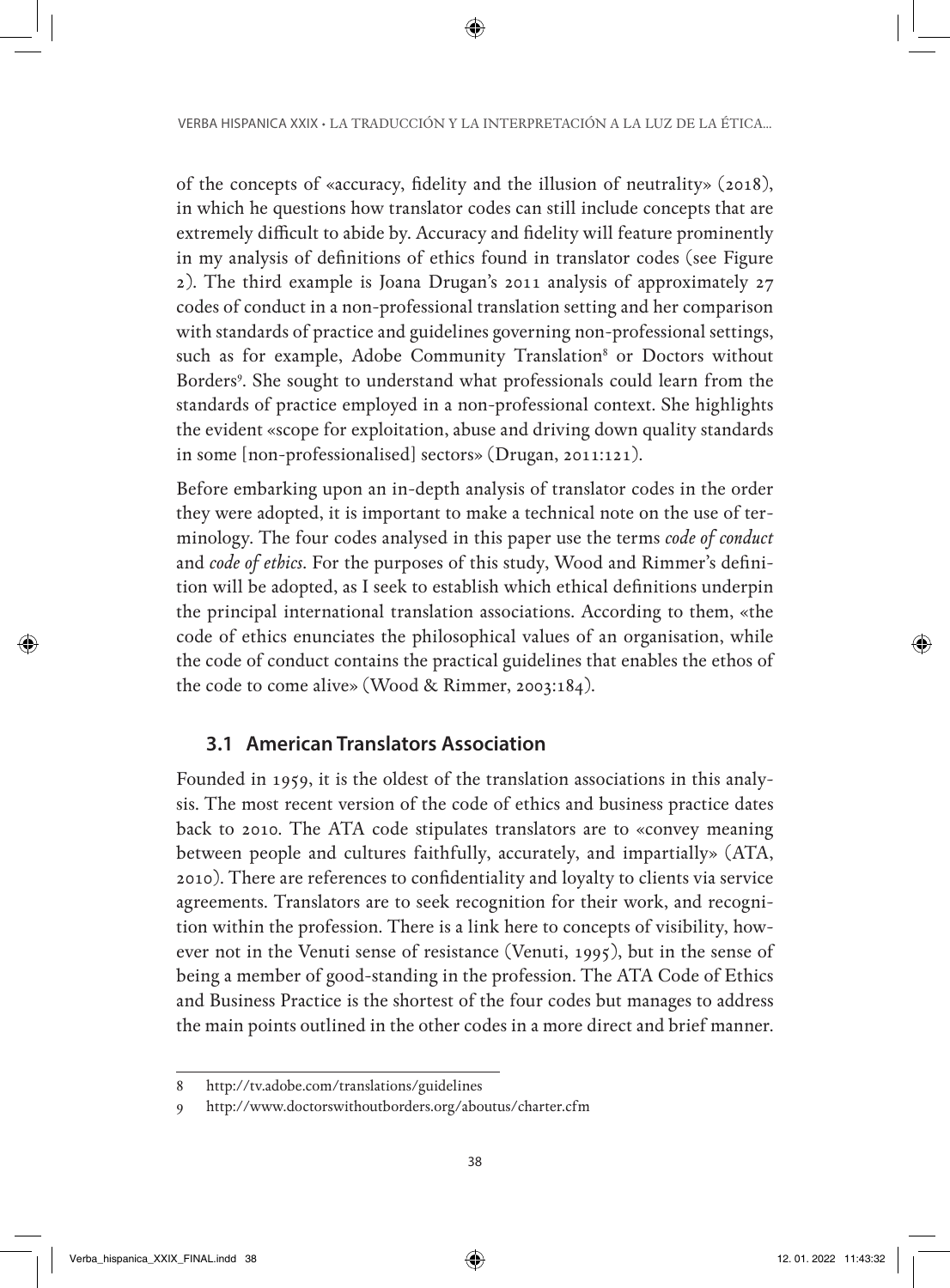It is accompanied by a commentary which emphasises that «faithful, accurate and impartial translation conveys the message as the author or speaker intended with the same emotional impact on the audience» (ATA, 2010). Here *equivalence* of message, intent and emotion are required of the translator, a direct refence back to the early linguists' concepts of an ethical translation. The commentary on the code is overwhelmingly source-language dominated, with little reference to the target culture. Interestingly, the commentary section contains information on members of the ATA who have been sanctioned for failure to adhere to the code: A member (July 2017) was censured privately for breaching section one of the ATA's Code of Ethics and Professional Practice: «to convey meaning between people and cultures faithfully, accurately, and impartially» (ATA, 2010). Clearly, without further information, any judgements are merely at face value here, but the idea of being sanctioned for not conveying meaning faithfully, accurately and impartially seems somewhat radical and a rather literal application of the translator code. It is likely that this was an extreme case but would also mean that any translator applying concepts such as Venuti's visibility (1995) or Mona Baker's activism (2006) could also be in infringement of the ATA's code of conduct.

The commentary is highly prescriptive: translators should not «clean up» (ATA, 2010) objectional language for the target culture. In this particular instance, the intentions may be good, but there are several implications for the translator, for the translator's free choice, for judgements based on the *Skopos* of the text and for their accountability.

#### **3.2 Institute of Translators and Interpreters**

The ITI Code of Conduct seeks to provide comprehensive guidance on how translators should act, how they should translate, what is expected of a translator, how to conduct business, to behave ethically, how to interact with other translators (respect/loyalty/the Other), disciplinary action and the role of translators' own ethics or beliefs: «Members' personal, private, religious, political or financial interests should not conflict with their duties and obligations to their clients» (ITI, 2017). Responsibility (ethics of service, in Chesterman's 2021 critique) is a key feature of the code and members are expected to be responsible for their work and be accountable to others for their actions. The association devotes a whole section to translation and concepts of fidelity and *equivalence* dominate the discourse.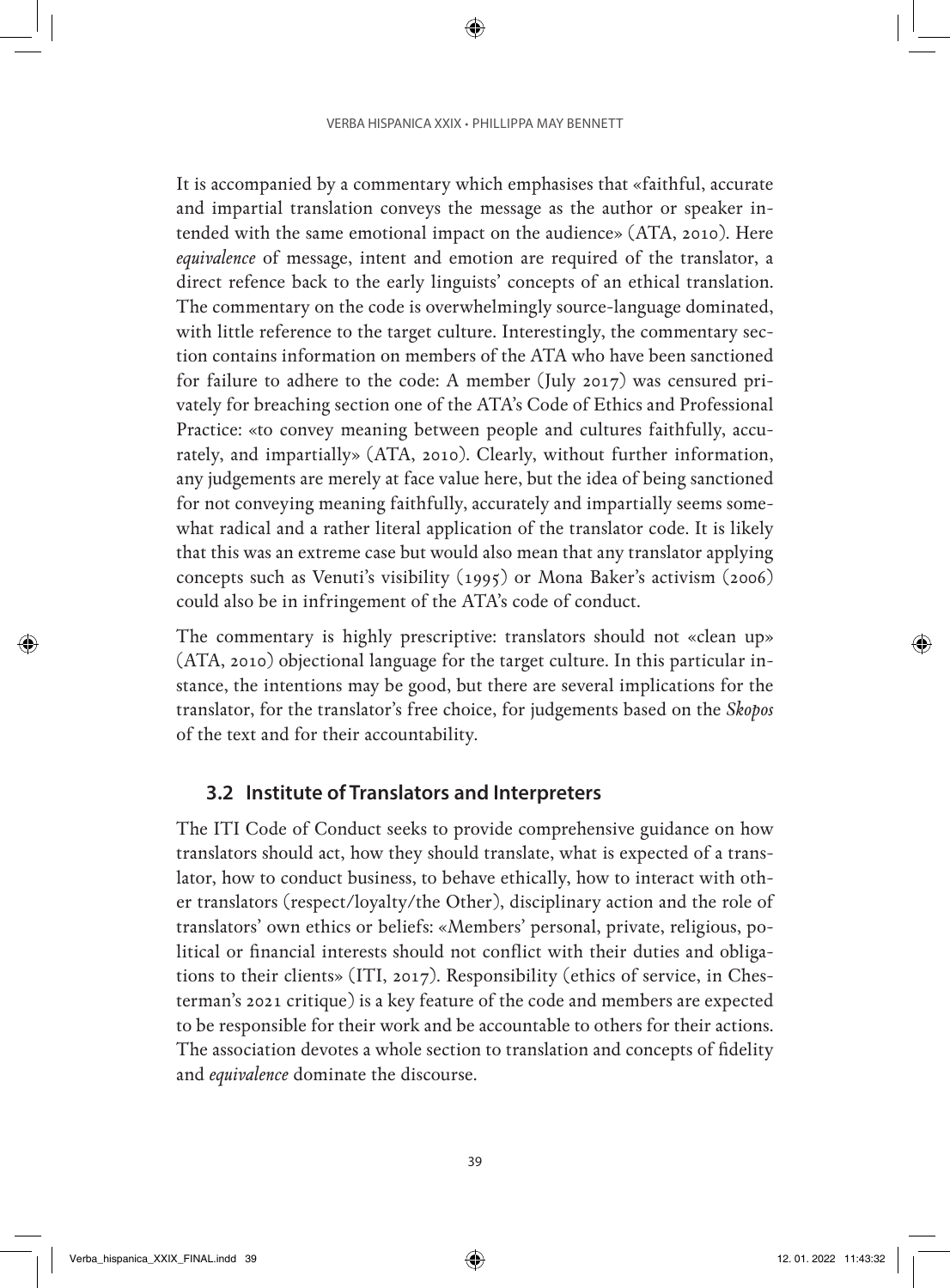In article 3.2, the ITI outlines a caveat to the «fidelity of meaning», in which there is scope for adapting the translation to the target culture context (Chesterman's norm-based ethics), however it is always subject to agreement or at the request of the client (loyalty to the client). It is noteworthy that the choice of the modal *shall* in «members shall at all times […] ensure fidelity of meaning and register» reflects the obligation inherent to translating faithfully. This wording would also seem to suggest that there is no room for an activist translator (Baker, 2006) or for a translator to take a calculated risk, even if below in the section on responsibility, translators shall take «sole responsibility and liability for work that they accept from clients, whether or not this is delegated or subcontracted» (ITI, 2017). Concepts of loyalty arise with regard to the contractual arrangements, «To define in advance by mutual agreement and to abide by the terms of all business transactions among ourselves and with others» (ITI, 2017). Translators are required to be «honest and truthful» when advertising their services (ITI, 2017).

Not only does the ITI code seek to regulate how translators perform their craft (accurately, faithfully, based on *equivalence*), but it also provides guidelines on how to run a business. In ethics of service (Chesterman, 2001) truth is paramount. This is reflected in the following paragraph:

Members should not be party to any statement that they know to be untrue, misleading, unfair to others, or contrary to their own professional knowledge, either by making it themselves, or acquiescing to its being made by others. (ITI, 2017)

If one takes this at face value, and a translator believes anything to be untrue or misrepresented, they can reject the service, refuse to translate or simply decline on ethical grounds. It is also stipulated that translators «shall draw the attention of their clients to any significant ambiguities, errors, omission or imprecise language in the material on which they work» (ITI, 2017). This could be understood as a link to theoretical concepts of translator loyalty lying with the client (Nord, 1997). Alternatively, it could also be viewed from a cooperation standpoint, where for the translation assignment to be successful, clarification is required otherwise communication might fail.

# **3.3 Australian Association of Translators and Interpreters**

Unlike the other associations studied in this corpus, AUSIT has a code of ethics which provides the «values and principles guiding decisions» and a code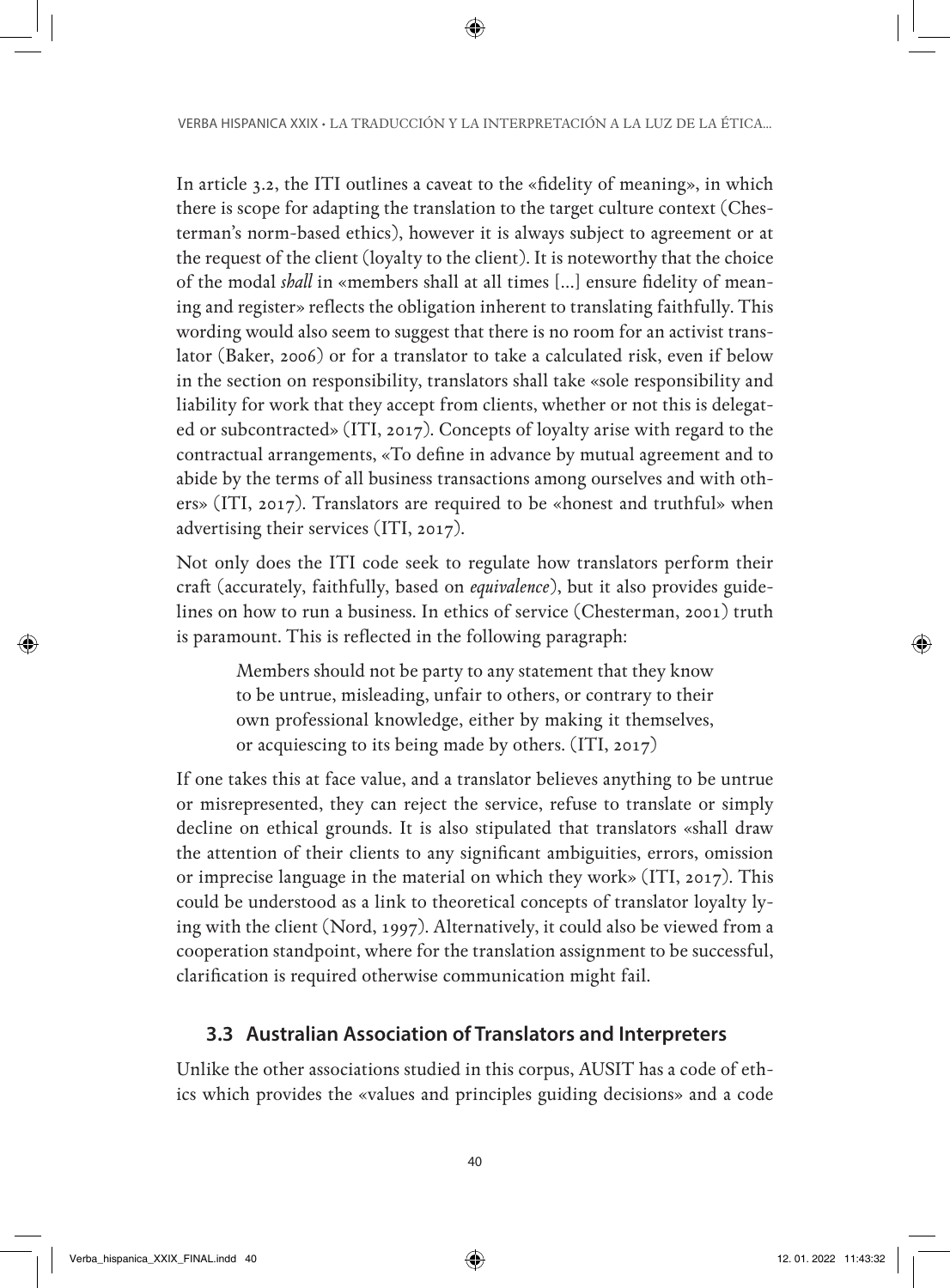of conduct «for exercising judgement in practice» (AUSIT, 2012). In the preamble to both documents, the principles of impartiality and confidentiality stand out, all related to an ethics of service to the client where trust and loyalty predominate. The use of «strive for excellence» (AUSIT, 2012) is a direct reference to Chesterman's oath (2001) and the word «collaboration» could easily be replaced by cooperation (AUSIT, 2012). Under point 4: «Interpreters and translators are not responsible for what the parties communicate, only for complete and accurate transfer of the message» (AUSIT, 2012). Translators are instructed not to «strengthen or alter the messages being conveyed» (AUSIT, 2012) which seems to imply that there is not any room for ethics of activism or foreignising, let alone creativity.

The code of conduct section catches the attention of the reader immediately due to the provision of examples and explanations. Although this is not performed to quite the same degree as the ATA code of conduct, the principles governing the code are clarified. The use of the words *brief* and *commission* in the code of conduct are a direct reference to Skopos theory and Nord's (1997) functionalist concepts. Although the other codes mention the need to clarify the job details in advance and to enter into a contract, this is the only code under analysis that uses these terms explicitly.

Although both the code of ethics and code of conduct are characterised by the need to transfer meaning completely and impartially to the target language, the AUSIT code does however make reference to the «requirements of the target language culture», taking into account the norms target language and culture. Although the ITI Code does mention «recreating the cultural context of the target language», there is a caveat: this is only permitted if the client instructs the translator to do so. This is another example of how concepts of loyalty permeate the wording of codes of conduct.

#### **3.4 Association of Professional Translators and Interpreters**

As the youngest of the translation associations with a code of conduct from 2014/15, expectations were high that as ethical positions had evolved in TS, often in response to diverse ethical circumstances, they would be reflected in a more recent translator code.

From the outset, the code title establishes «Código deontológico» (Deontological code) that this particular document outlines the rules and regulations for its members. On a first reading of this code, it is apparent that it was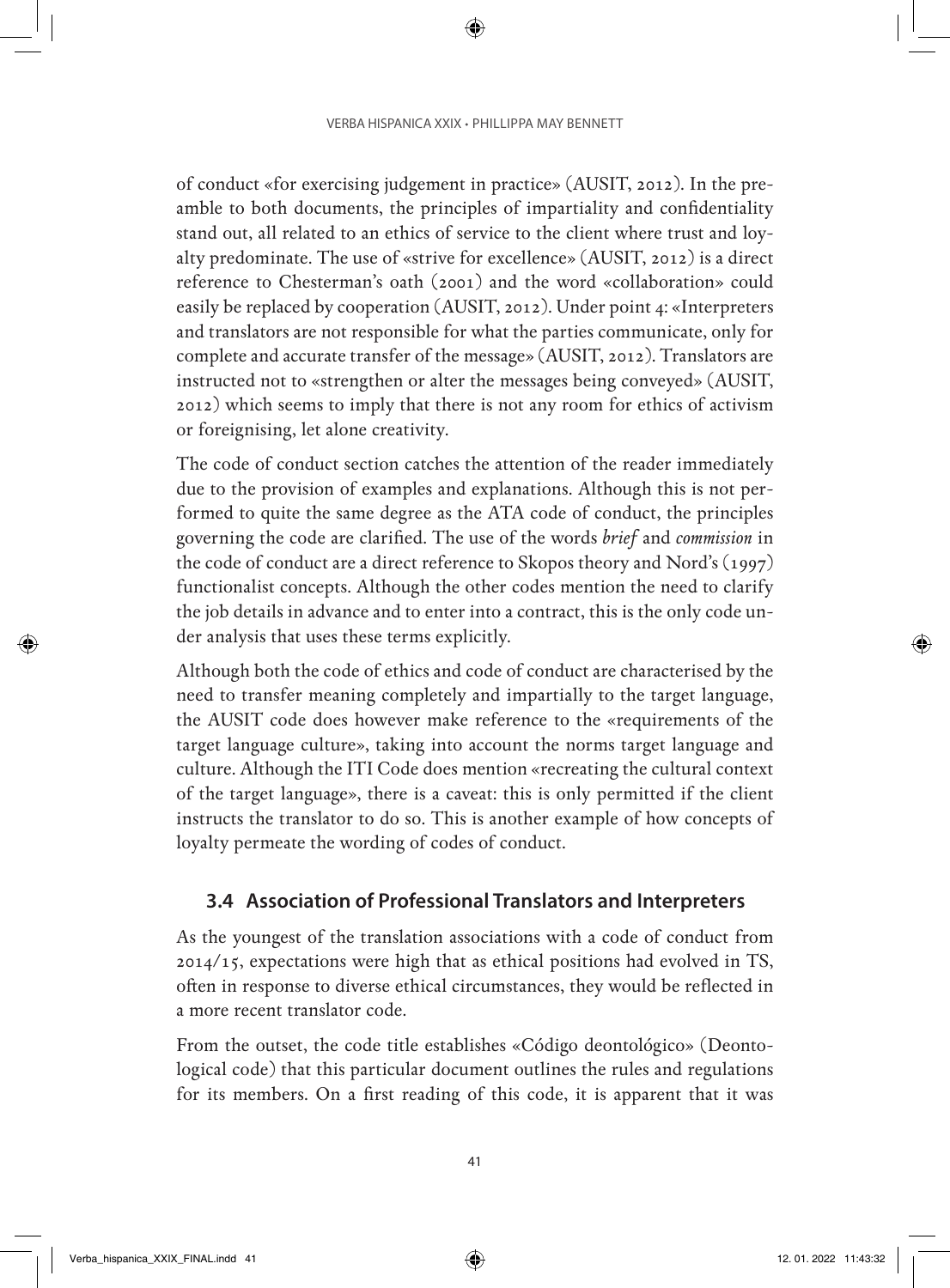inspired by or based upon codes such as the ITI. This is noticeable in the preamble which sets out the purpose of the code. Under the general principles there are five paragraphs that stipulate the overriding principles:

The term «obriga-se» (you are obliged) in article 1 of Chapter 1 of the code is used repeatedly, implying the translator's obligation to comply with the terms of this code. Immediately, the eye is drawn not only to the use of the word «fidelidade» (fidelity) but also to «fielmente» (faithfully) used in the same paragraph. Here the translator is required to translate meaning faithfully from one language to the other. Key words here are transfer of meaning and *equivalence*. Similar to the ITI Code of Conduct, members of APTRAD are prohibited from unfair advertising or misrepresentation of their qualifications and expertise (Article  $4^{10}$  (Aptrad, 2015). There is a clear link between this idea and the model of ethics of service, as summarised by Chesterman (2001), in which the virtue of trust is embedded. Translators are to be trusted to present themselves ethically to clients, colleagues and the profession as a whole.

The second part of the code focuses on aspects of responsibility (trust) to clients, competence, responsibility to client, to the profession, to colleagues and to society as a whole. This seems at face value to be a reference to the translator's social responsibility.

It is stipulated that translators should only work into their native languages («6a. Traduzir exclusivamente para a respetiva língua materna» (Translate exclusively into the mother tongue), whereas the ITI code stipulates both mother tongue and «language of habitual use» (ITI, 2017) This is unusual as the practice of translation into a non-native or non-habitual language is common in countries such as Portugal.

# **3.5 Discussion**

The four codes were compared in terms of keywords related to ethics, as defined in TS. I searched for the most frequently appearing concepts of ethics mentioned in the first part of this paper. I attempted to associate a series of keywords with each ethical position or definition of ethics in TS. These key words are illustrated in Figure 2 and took into account word-formational variants such as faithful or faithfulness, accuracy or accurate.

<sup>10</sup> «É nomeadamente vedado ao tradutor e/ou intérprete fazer publicidade enganosa e, em especial, reivindicar títulos, diplomas ou qualificações que não possua.»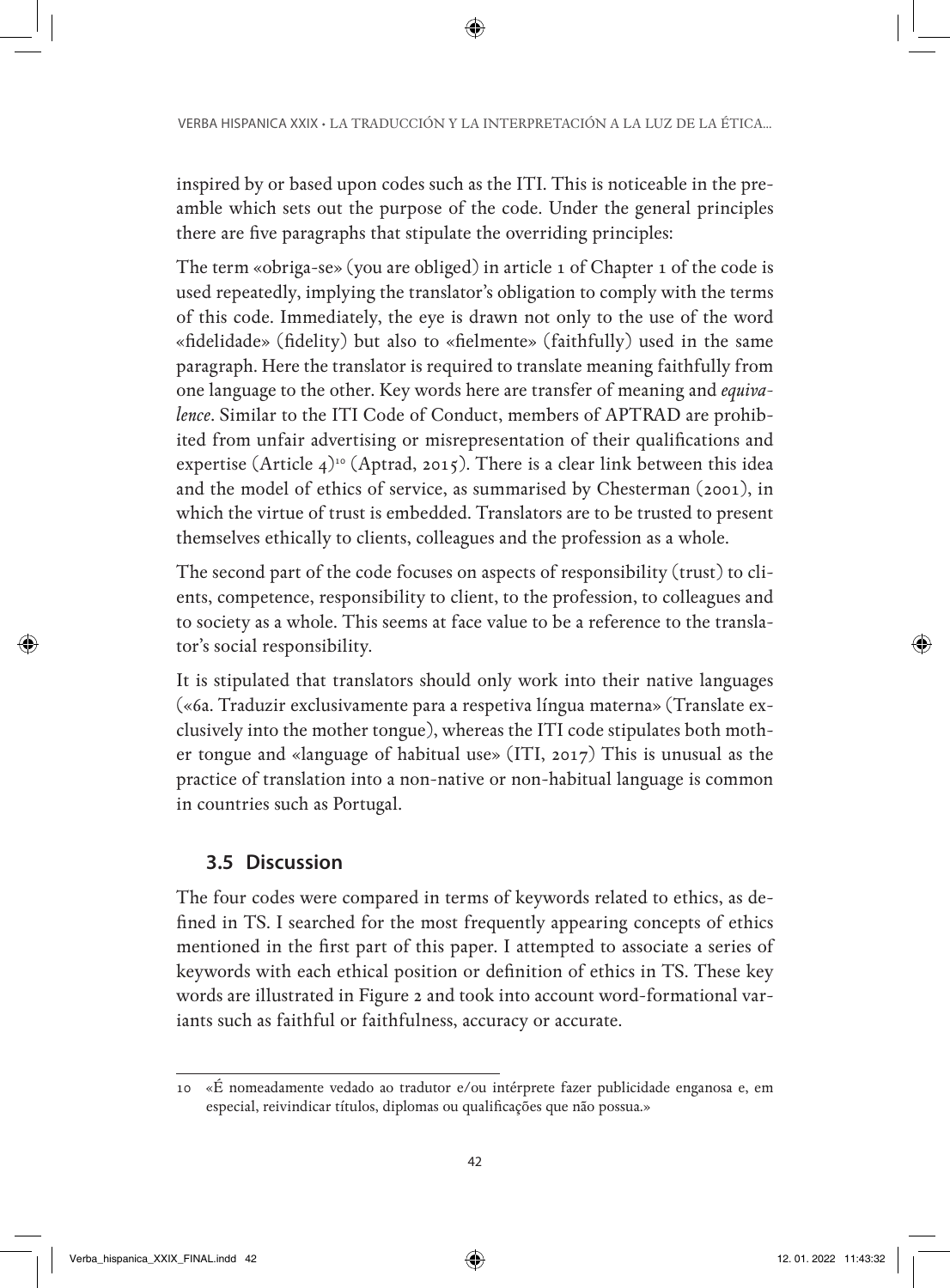|                 | <b>APTRAD</b> | <b>ITI</b>   | <b>AUSIT</b> | <b>ATA</b>   |
|-----------------|---------------|--------------|--------------|--------------|
| Faithful        | $\mathbf{1}$  | $\mathbf{1}$ | $\mathbf 1$  | $\mathbf{1}$ |
| Accuracy        |               | $\mathbf{1}$ | 1            | 1            |
| Equivalence     | $\mathbf{1}$  | 1            | $\mathbf{1}$ | $\mathbf{1}$ |
| Fidelity        | 1             | 1            |              |              |
| Clarity         |               |              |              |              |
| Truth           | $\mathbf{1}$  |              |              |              |
| Service         |               | $\mathbf{1}$ | $\mathbf{1}$ |              |
| Loyalty         | $\,1$         | 1            | 1            |              |
| Legally binding |               |              |              |              |
| Expertise       | $\mathbf{1}$  |              |              |              |
| Invisibility    |               |              |              |              |
| Confidentiality | $\mathbf{1}$  | 1            | $\mathbf{1}$ | 1            |

Figure 2. Summary of most frequently occurring key words

As cited by McDonough-Dolmaya (2011), some concepts are common to all codes of conduct. She found that confidentiality and competence appeared in all 17 codes of the codes she analysed. In my own study, confidentiality was common to all codes, a concept that is closely linked to Nord's analysis of loyalty (1997). «Expertise» was mentioned in the APTRAD and ITI codes, which is perhaps the closest to competence, although the APTRAD code makes reference to a «dever de competência», which would most accurately be translated as duty of care. This clause includes specialist knowledge, translating exclusively into a mother tongue and continued professional development. It is important to note that in some cases, the concept, for example, *equivalenc*e, was not mentioned directly, but it was implicit. An example of this would be «fielmente restituindo o sentido do documento» [faithfully transferring the meaning of the document] (Aptrad, 2015). Somewhat surprisingly, the youngest of the translation associations subject to analysis, APTRAD, continues to perpetuate principles of accuracy, faithfulness, fidelity, loyalty and confidentiality, even though the theoretical conceptualisation of ethics has evolved to consider the role of the translator in a wider and more globalised context. The only code that mention's the translator's responsibility to society is that of Aptrad (2015).

Chesterman's (2001) critique, presented as ethics of service, communication, norms and representation, continues to dominate discourse among translation association codes of conduct. This raises questions as to why one continues to see these definitions of ethics in translator codes. Perhaps it could simply be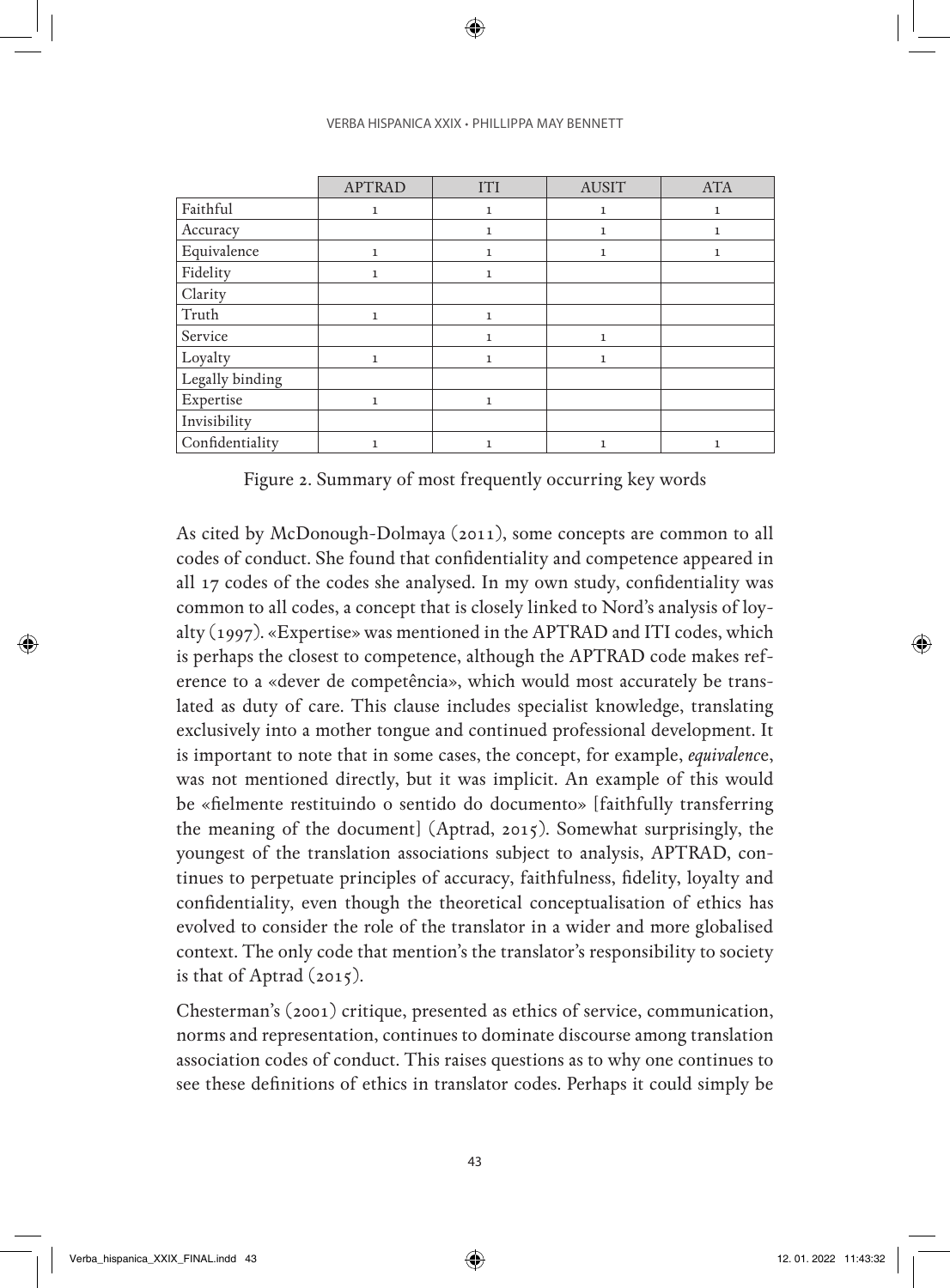an example of the gulf between theory and practice often cited by translators and rejected by some translator-academics (McNatt, Glassman, Glasmann, 2010). Or perhaps the codes of conduct are actually deliberately «unrealistic» and part of a «self-serving face-saving move» (Baixauli-Olmos, 2021: 309) to present translators as an ethical and reliable professionals within society.

# **3.6 Case studies**

Lambert (2021) states that codes are a «translator's primary contact with ethics and represent both a key tool in defining ethical translation and informing ethical decision-making» (2021:167). In the next section of this paper, this statement is put to the test in three examples drawn from either my own professional experience or that of my colleagues. These situations will be analysed first in light of the codes of conduct, followed by a reflection upon the definitions of ethics in translation studies.

**Situation 1***: Agency contacts translator to translate extracts from a diary (Portuguese into English). An agreement is entered into. The translator has a commission/brief and a contract. Prior to the assignment the translator was only shown extracts of the diary. Halfway through the task, the translator suspects that the source text is in fact a translation of Kate McCann11's diary.*

*Some years later, the translators hears that the diary has been leaked to the newspapers and the suspicion is confirmed.*

An initial analysis here would not seem to raise any particular issues. All of the codes of conduct mention the importance of entering into an agreement with the client. The ATA code makes an explicit reference to «abid[ing] by the terms of business transactions» so even upon suspecting something was in fact ethically questionable, the translator was complying with translator codes. Clause 2.2 of the ITI Code of conduct mentions conflicts of interests related to the members' «personal, private» interests, but in this case it was only a suspicion that the text might in fact have been Kate McCann's diary in translation. Article 3.2 states that members «should avoid actions or situations that are inconsistent with their professional obligations», again this clause is incredibly vague (ITI, 2017). The codes of conduct studied in this sample

<sup>11</sup> Madeleine McCann, a British girl, disappeared from Praia da Luz, in the Algarve, Portugal on 3 May 2007. To date, media speculation continues over her fate. For further information see: <https://www.bbc.com/news/topics/c8255n4mp88t/madeleine-mccann-disappearance>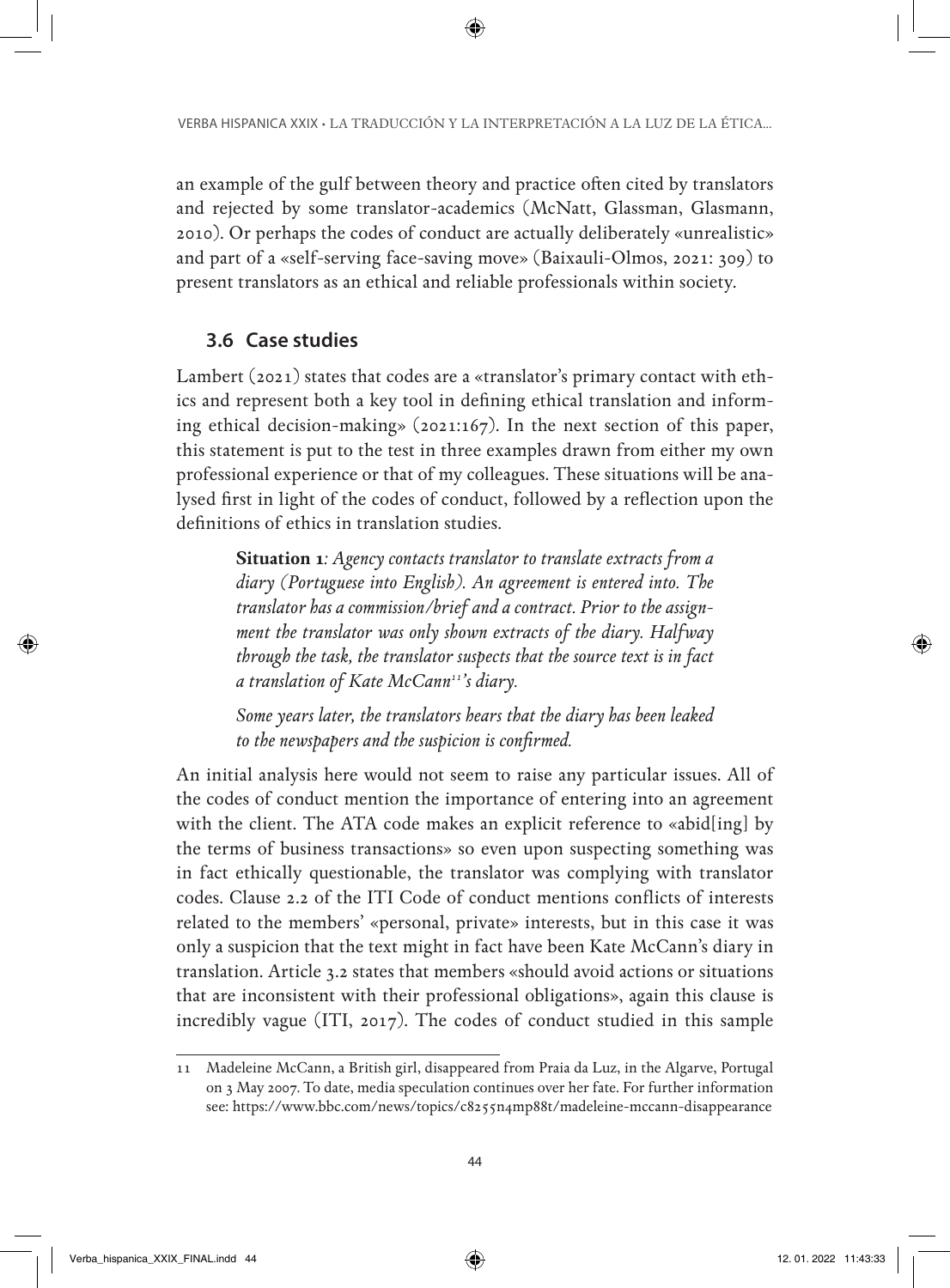would not have directly enabled the translator to take a decision on whether to proceed with the translation. From a theoretical point of view, according to Pym (2020, 2021), this situation could be assessed slightly differently. Cooperation works on the principle of a «win-win» situation (Pym, 2020). If the translator had considered whether all parties would benefit from this translation, then perhaps their reaction mid-commission would have been different. Such an approach would have allowed the translator to contact the agency and at least question, if not cancel the assignment.

**Situation 2***: An NGO contacts a university translation department asking for several translations of a brochure for a human rights project. The project is pro-bono. It is not the first time the NGO approaches the university.*

The APTRAD code of conduct stipulates in article 8 that translator fees «deverão corresponder a uma compensação económica adequada pelos serviços efectivamente prestados, que deverá ser paga em dinheiro» [fees should correspond to a payment for the services rendered, which should be paid for in money]. This would therefore seem to exclude providing services for free. However, perhaps it could be argued then that if this example does not involve professional translation (asking students to complete the translation, with no payment being made), then maybe the code is not applicable? However, if we consider here the idea of the socially engaged and socially responsible translator who is accountable to the community (Baker & Maier, 2011), and inserted within a global effort to work towards a more equal world, then this assignment is ethically acceptable based on more recent translation theory on ethics (Drugan, Tipton, 2017). However, is this not an example of possible exploitation? Of not taking the translation profession seriously. Are codes of conduct just a way of representing translators to their clients as a trustworthy professional category (Baixauli-Olmos, 2021: 309)?

**Situation 3**: *In the aftermath of the first lockdown in Portugal, an experienced medical translator approaches a client regarding translating a self-publishing author's book. It turns out the author is antivaccination and against the pharmaceutical industry. What should the translator do?*

This example might be considered by some to be beyond the scope of professional codes of conduct and lie within the realm of what one might call "personal ethics". In this particular case, the translator withdrew her interest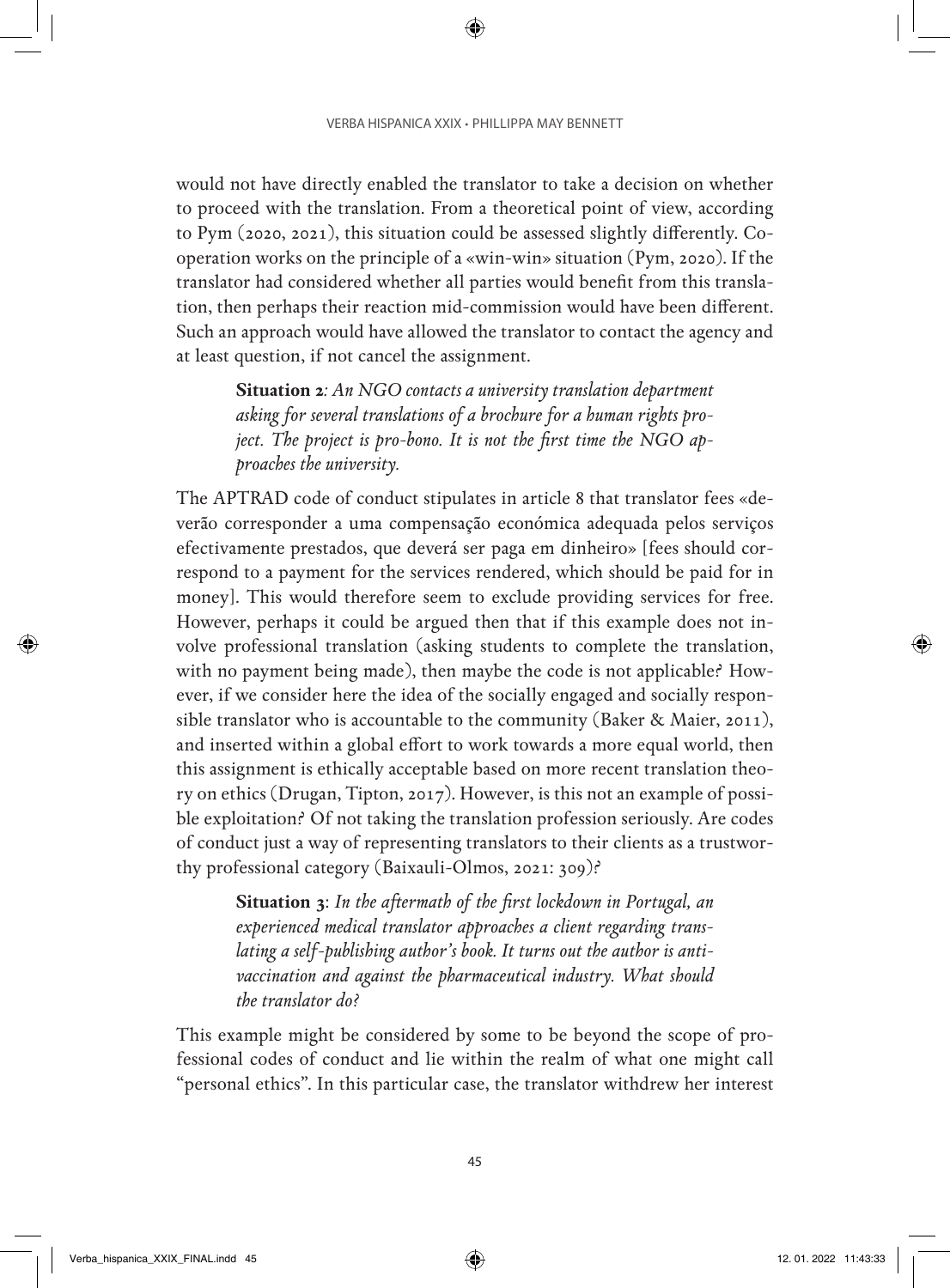in the project, due to incompatibility not only with her personal ethics but her professional work ethic, as she works with and for the pharmaceutical industry. By endorsing this translation project, she would have been in conflict with her own principles. As this example took place in Portugal, the first port of call would be the APTRAD code. It states that translators must «não aceitar missões suscetíveis de comprometerem gravemente a sua dignidade ou a da profissão» (not accept assignments that are likely to severely and adversely affect their dignity or that of the profession). Arguably this clause could potentially have been relevant here, but in terms of the decision-making process and withdrawal from the assignment, the APTRAD code does not provide details on scenarios or situations that would assist a translator when commissions breach their own personal beliefs or work ethic. The ITI code mentions conflicts of interest «Members' personal, private, religious, political or financial interests should not conflict with their duties and obligations to their clients.» This clause highlights the importance of personal beliefs and ensuring they are not in conflict with a client, but it refers to duties and obligations, which in this case the translator did not have as she had not yet entered into an official agreement.

# **3.7 Recommendations**

Translator codes are outdated and do not facilitate communication or cooperation. As demonstrated in the three examples above, they do very little to assist translators in decision-making processes. I would therefore like to make some recommendations that will hopefully stimulate the debate on translation in ethics in both TS and among professional practising translators. In my opinion translator codes should:

- 1) Regulate the profession and not the task of translating itself. I recommend the removal of all aspects that prescribe how a translation should be performed, especially the concepts of *equivalenc*e and fidelity.
- 2) Address the future role of translators within the context of global change and technological advancement and specifically given the increasingly important role of machine translation.
- 3) Provide real-life examples of ethical situations and the solutions arrived at by translators in commentaries accompanying translator codes.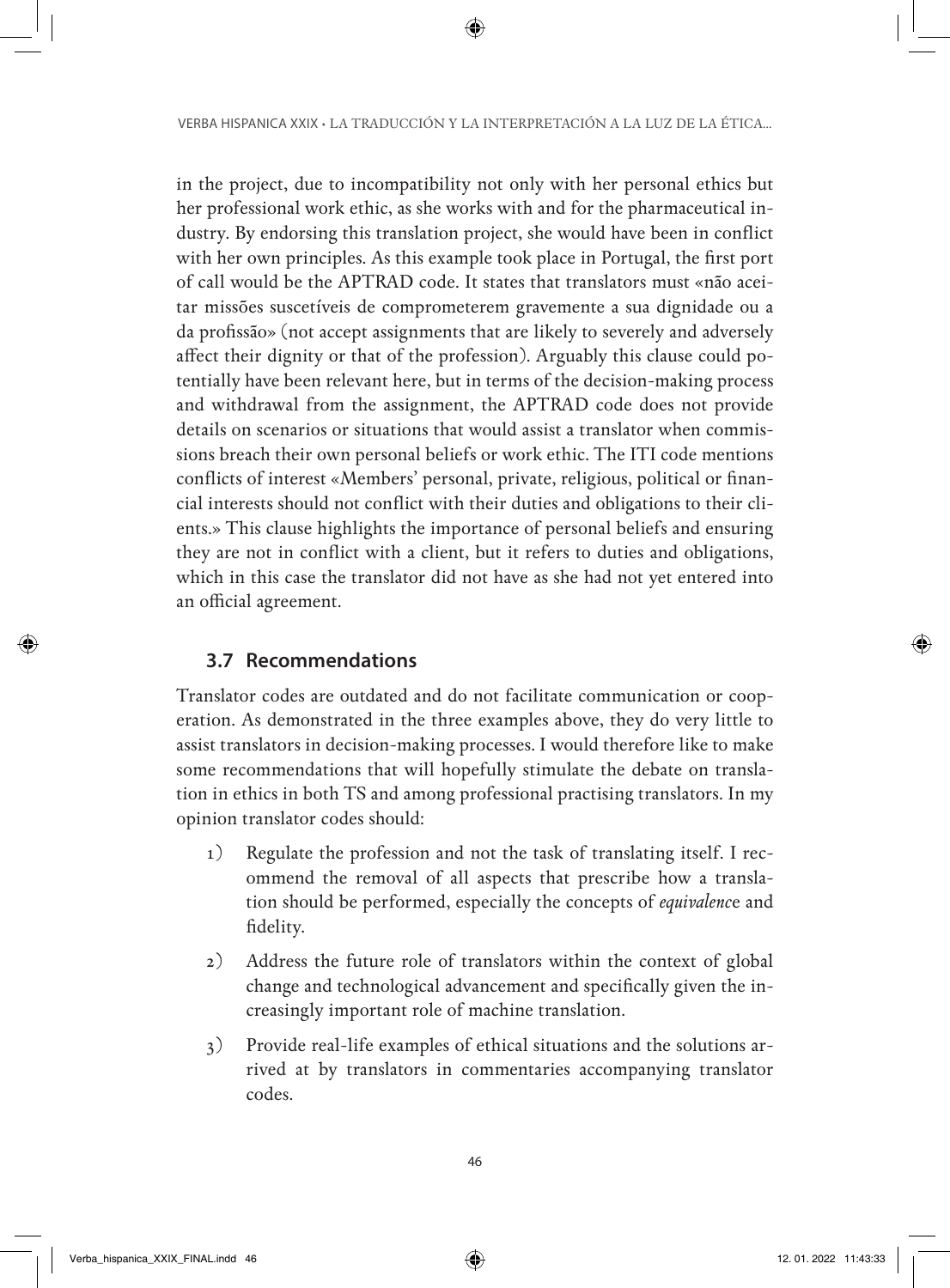Discussions should be promoted on:

- 1) The *Skopos* of translator codes, considering whether they are in fact for translators or whether they are for the translators to show society that they are a trustworthy group, as argued by Baixauli-Olmos  $(2021:309)$ .
- 2) Cooperation among translation associations. As demonstrated in the examples above, although the codes of conduct were not very useful in helping translators make ethical decisions, the concept of cooperation was useful.
- 3) Codes of conduct in TS and the UN Sustainable Millennium Development Goals<sup>12</sup> as a way of promoting social responsibility and accountability among translators.

I also recommend the surveying of professional translators on their ethical needs and requirements as it is important to understand from translators exactly what they require in their daily practice. In addition, translation associations should be encouraged to offer training sessions or courses on ethics in translation, in particular on cooperation and risk.

# **4 Conclusion**

As a professional translator, a member of several translation associations (AP-TRAD, CIOL, TREMEDICA, among others) and a PhD candidate, I approach ethics and translator codes from multiple standpoints. My analysis of the translator codes of three major international translation associations and one smaller and more recent association show that translator codes have not followed the developments in TS and that they are still rather outdated not only in their approach to translators, but also to the craft or process of translation itself. They do not necessarily represent a translator's first contact with ethics (Lambert, 2021), and as demonstrated above, do not help translators when faced with ethical dilemmas. The time has come for translators to get involved in an active debate on translator codes so that they begin to represent translators' needs in practice, and not just in theory.

<sup>12</sup> 17 UN Sustainable Millennium Development Goals <https://sdgs.un.org/goals>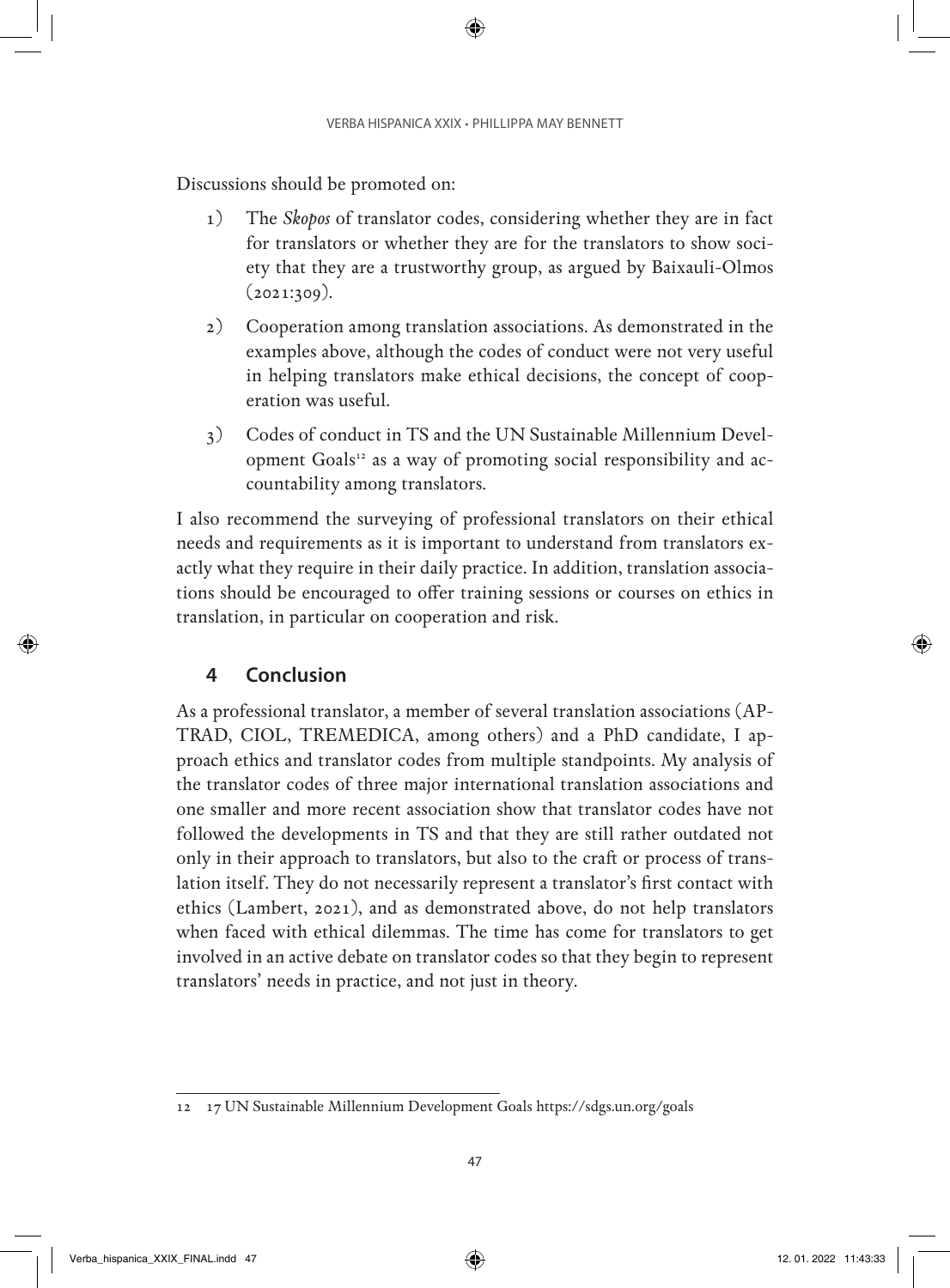### **References**

#### **Primary references**

- APTRAD (2015): *Associação de Profissionais de Tradução e Intepretação*. [https://](https://aptrad.pt) [aptrad.pt](https://aptrad.pt) (31-01-2021)
- ATA (2010): *American Translator Association.* https://www.atanet.org/governance/code\_of\_ethics\_commentary.pdf (03-02-2021)
- AUSIT (2012): *Australian Association of Translators and Interpreters.* https://ausit.org/wp-content/uploads/2020/02/Code\_Of\_Ethics\_Full. pdf (03-02-2021)
- INTERNATIONAL FEDERATION OF TRANSLATORS (1994): *Chartre du traducteur*.<http://www.tradulex.com/Regles/CharteFIT.htm>
- ITI (2017): *Institute of Translators and Interpreters.* https://www.svri.org/sites/ default/files/attachments/2021-01-20/Code%20of%20Professional%20 Conduct%2029%2010%202016.pdf (03-02-2021)

## **Secondary references**

- Angelelli, C. (2006): «Validating Professional Standards and Codes: Challenges and Opportunities». *Interpreting* 8 (2), 175–93. [https://doi.org/10.1075/](https://doi.org/10.1075/intp.8.2.04ang) [intp.8.2.04ang.](https://doi.org/10.1075/intp.8.2.04ang)
- Arrojo, R., (2013): «Translators' Code of Ethics». In: Durk Gorter, Jasone Cenoz, Carole A. Chapelle (eds.), *The Encyclopedia of Applied Linguistics*. New York: Wiley, 1-5.
- Baixauli-Olmos, L. (2021): «Ethics codes for interpreters and translators». In: Kaisa Koskinen, Nike Pokorn K.(eds.), *The Routledge Handbook of Translation and Ethics.* London: Routledge, 297-319.
- Baker, M. (1992): *In Other Words: A Coursebook on Translation.* London & NY: Routledge.
- Baker, M. (2006): «Translation and Activism Emerging Patterns of Narrative Community». *The Massachusetts Review.* 47 (111), 462-484.
- Baker, M., Maier, C. (2011): «Ethics in Interpreter & Translator Training». *The Interpreter and Translator Trainer,* 5:1, 1-14.
- Berman, A. (1999): *La Traduction et la Lettre ou l'auberge du lointain*. Paris: Seuil.
- Boéri, J. (2015): «Key Internal Players in the Development of the Interpreting Profession». In Holly *Mikkelson*, Renée *Jourdenais* (eds.), *The Routledge Handbook of Interpreting* London: Routledge.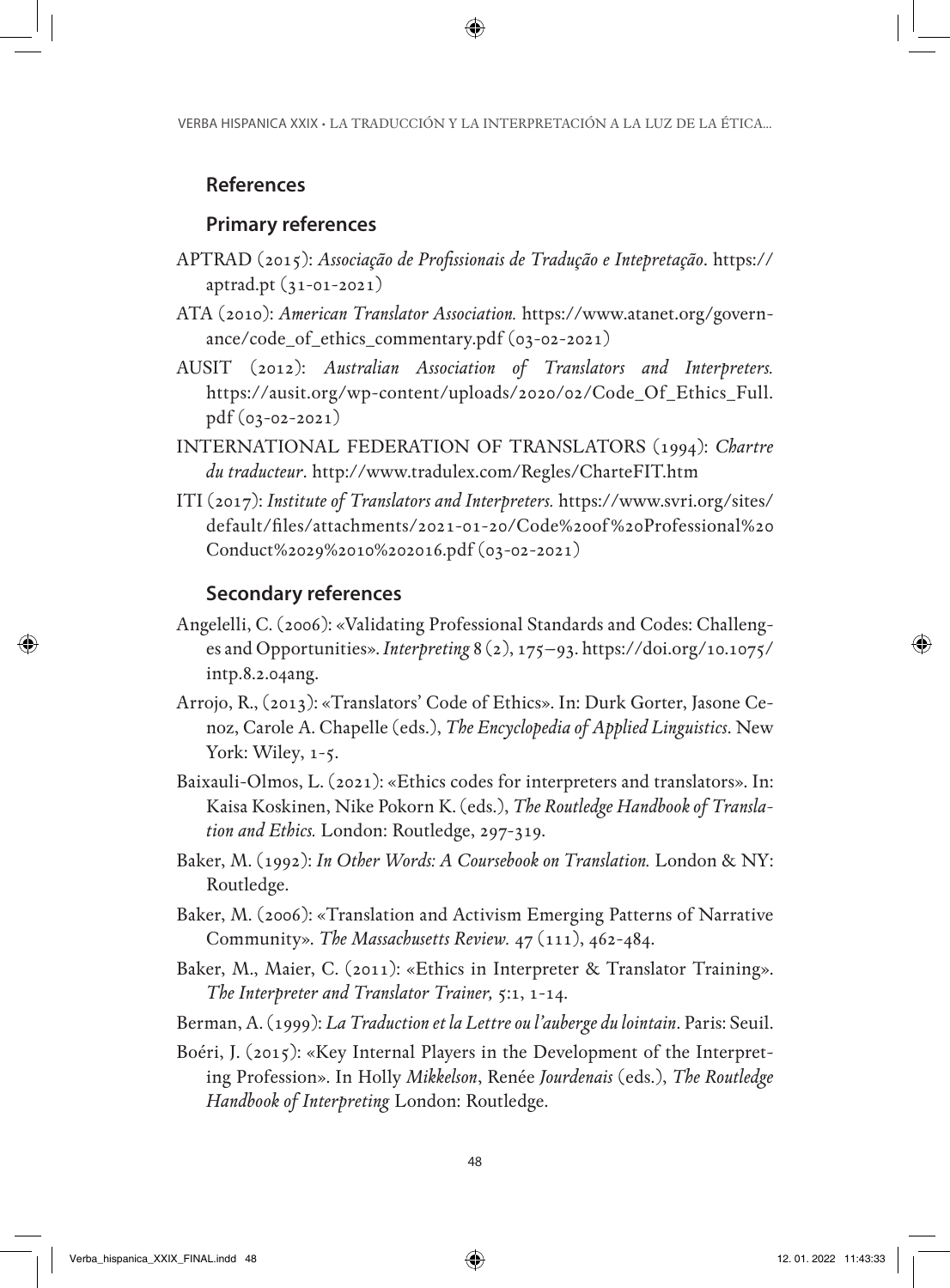- Catford, J.C. (1969/1965): *A Linguistic Theory of Translation: An Essay in Applied Linguistics*. Oxford: Oxford University Press.
- Chesterman, A., (2001): «A Proposal for a Hieronymic Oath». *The Translator,*   $7(2)$ , 139-154.
- Chesterman, A., (2021): «Virtue ethics in translation». In: Kaisa Koskinen, Nike Pokorn K. (eds.), *The Routledge Handbook of Translation and Ethics.*  London: Routledge, 13-24.
- Drugan, J., Megone, C., (2011a): «Bringing ethics into translator training». *The Interpreter and Translator Trainer,* 5:1, 183-211.
- Drugan, J. (2011b): «Translation ethics wikified: How far do professional codes of ethics and practice apply to non-professionally produced translation?» *Linguistica Antverpiensia, New Series – Themes in Translation Studies,* 10. https://doi.org/10.52034/lanstts.v10i.280
- Drugan, J., Tipton, R., (2017): «Translation, ethics and social responsibility». *The Translator,* 23:2, 19-125.of Ethics and Practice Apply
- Koskinen, K. (2000): *Beyond ambivalence: Post modernity and ethics of translation*. Tampere: University of Tampere.
- Ko, L. (2006): «Fine-tuning the Code of Ethics for Interpreters and Translators»*. Translation Watch Quarterly* 2 (3), 45-96.
- Koskinen, K., Pokorn, N. K. (2021): «Ethics and translation: an introduction». In: Kaisa Koskinen, Nike Pokorn K. (eds.), *The Routledge Handbook of Translation and Ethics.* London: Routledge, 1-10.
- Lambert, J. (2018): «How ethical are codes of ethics? Using illusions of neutrality to sell translations». *Journal of Specialised Translation.* 30, 269-290.
- Lambert, J. (2021): «Professional translator ethics». In: Kaisa Koskinen, Nike Pokorn K.(eds.), *The Routledge Handbook of Translation and Ethics.* London: Routledge, 165-179.
- McDonough-Dolmaya, J. (2011): «Moral ambiguity: Some shortcomings of professional codes of ethics for translators». *Journal of Specialised Translation, 15,* 28-49.
- McNatt, D. B., Glassman M., Glassman, A., (2010): «The Great Academic-Practitioner Divide: a Tale of Two Paradigms»*. Global Education Journal*,  $23\ (3), 101-119.$
- Munday, J. (2008): *Introduction to Translation Studies: Theories and applications.*  London: Routledge.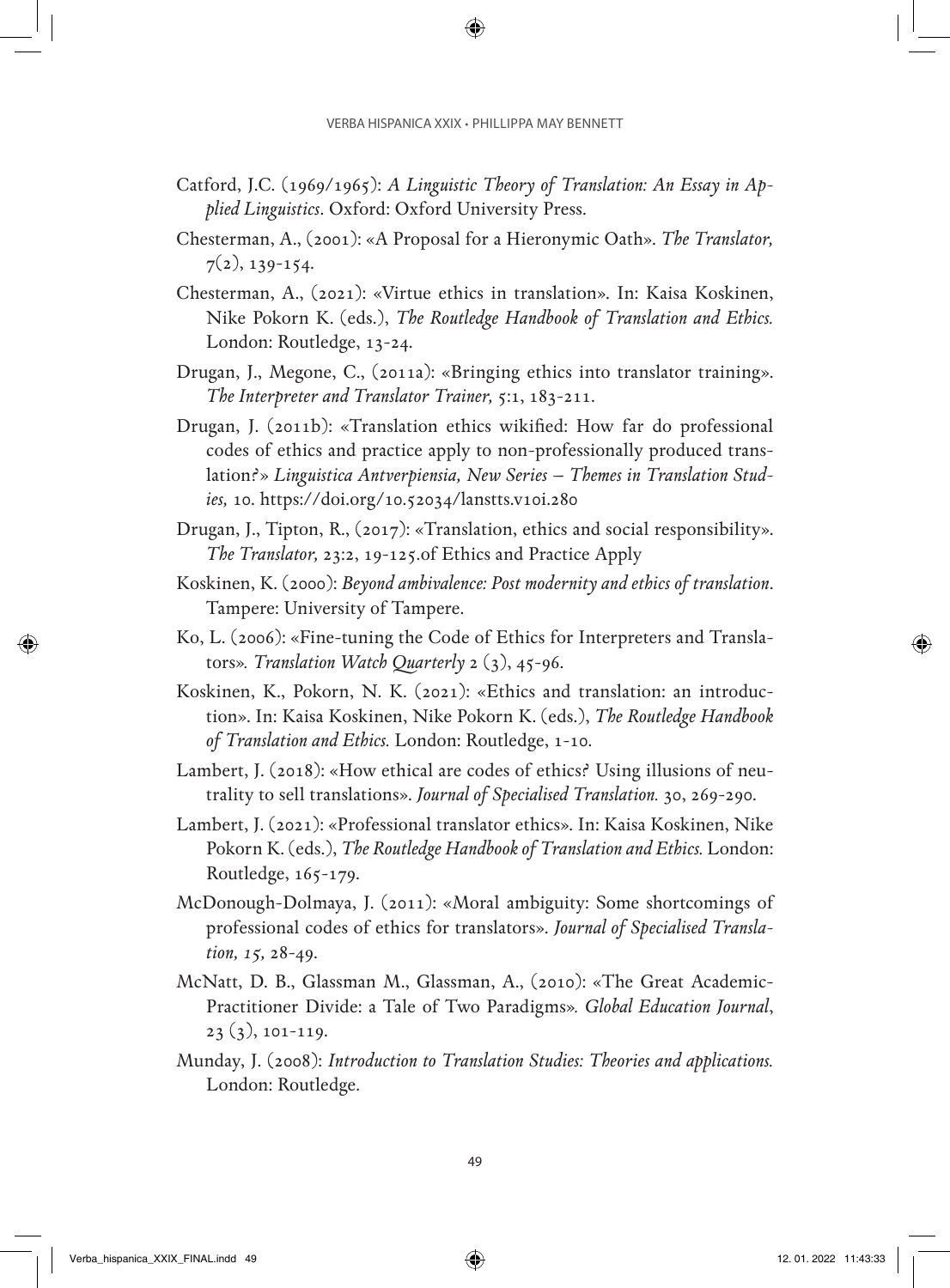Newmark, P. (1991): *About Translation.* Clevedon: Multilingual Matters.

- Nida, E. (1964): *Toward a Science of Translating.* Leiden: Brill
- Nord, C. (1997): «Defining translation functions. The translation brief as a guideline for the trainee translation». *Ilha do Desterro. A Journal of English Language, Literatures in English and Cultural Studies,* 33., 41-55.
- Nord, C. (1997): «Function plus Loyalty». In: Christiane Nord*, Translating as a Purposeful Activity. Functionalist Approaches Explained.* London: Routledge, 123-128.
- Ozolins, U. (2014a): «Rewriting the AUSIT Code of Ethics Principles, Practice, Dispute». *Babel* 60 (3), 347–70. [https://doi.org/10.1075/](https://doi.org/10.1075/babel.60.3.05ozu) [babel.60.3.05ozu.](https://doi.org/10.1075/babel.60.3.05ozu)
- Ozolins, U. (2014b): «Descriptions of Interpreting and their Ethical Consequences». *FITISPos-International Journal,* Vol 1, 23-41.–.
- Ozolins, U. (2016): «The myth of the myth of invisibility». *Interpreting* 18 (2), 273–284.
- Phelan, M. (2020a): «Association codes of ethics». In: Mary Phelan, Mette Rudvin, Hanne Skaaden, Patrick Stefan Kermit (eds.), *Ethics in Public Service Interpreting*. London: Routledge, 87–98.
- Pym, A. (2001): «The Return to Ethics in Translation Studies». *The Translator,* 7:2, 129-138.
- Pym, A. (2011): *Notes on the ethics of the translator, Part 1.* https://www.youtube.com/watch?v=Nrq2eGzJ07k, (02-02-2021)
- Pym, A (2012): *On Translator Ethics: Principles for Mediation between Cultures.*  Amsterdam and Philadelphia: John Benjamins.
- Pym, A. (2015): *Translation Ethics and Informed Choice (A talk at the University of Vienna).*(02-02-2021).
- Pym, A. (2021): «Translator Ethics». In: Kaisa Koskinen, Nike Pokorn K. (eds.), *The Routledge Handbook of Translation and Ethics.* London: Routledge, 147-161
- Pym, A. (2021): «Cooperation, risk, trust: A restatement of translator ethics». *Stridon Journal of Studies in Translation and Interpreting*, 5-24.
- Toury, G. (2012): *Descriptive Translation Studies and beyond.* John Benjamins.
- Venuti, L. (1995): *The Translator's Invisibility*. London, New York: Routledge.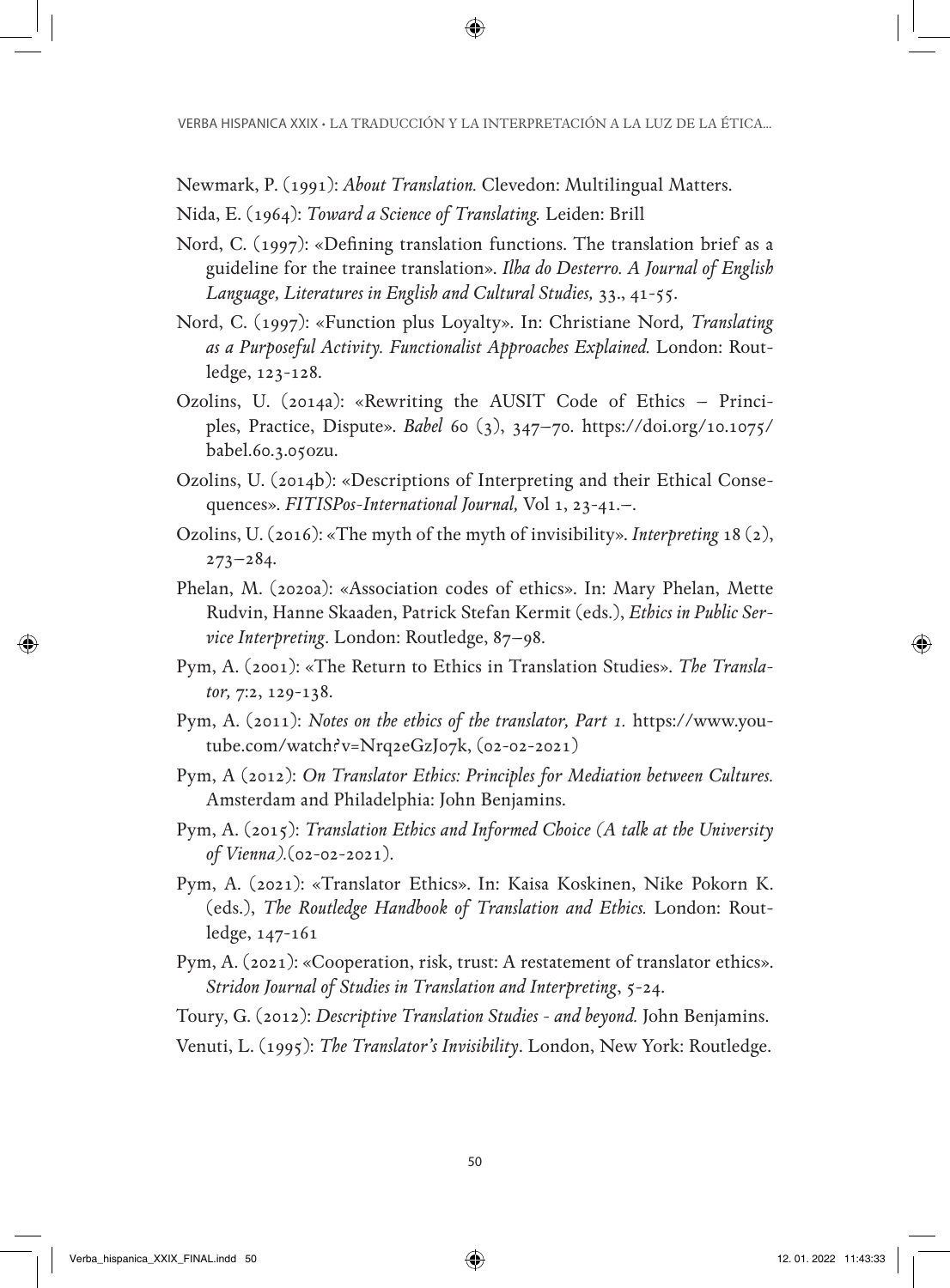- Vermeer, H. (2000): «Skopos and Commission in Translational Theoiry». In: Lawrence Venuti (ed.), *The Translation Studies Reader*. London & New York: Routledge, 221-232.
- Wood, G., Rimmer, M. (2003): «Codes of Ethics: What are they really and what should they be». *International Journal of Value-Based Management 16,*  181-195.

#### **Ética na tradução: uma comparação de códigos de conduta13**

**Palavras-chave**: ética do tradutor, ética da tradução, códigos de conduta, associações de tradução, estudos de tradução

No âmbito dos estudos da tradução, o interesse e compreensão da ética mudaram drasticamente desde a publicação da proposta de Andrew Chesterman para um Juramento Hieronímico (Chesterman, 2001). As definições iniciais de ética do tradutor, assentes na equivalência (Newmark, 1991), fidelidade, lealdade (Nord, 1997) e confiança, foram postas de lado a favor das noções mais recentes de responsabilização (Baker e Maier, 2011) e responsabilidade social (Drugan & Tipton, 2017). Os tradutores profissionais que respeitam códigos de ética/condutas estão vinculados pelos princípios de honestidade, integridade, competência linguística, confidencialidade e confiança. Este artigo começa por apresentar uma breve revisão da literatura sobre os principais desenvolvimentos na ética da tradução, desde os primeiros linguistas até às interpretações contemporâneas. Segue-se uma análise e comparação dos códigos de conduta profissional das principais associações internacionais de tradutores e intérpretes, tendo como referência a Associação de Profissionais de Tradução e Interpretação (APTRAD) – uma das associações de tradutores mais recentes e que adotou um código de conduta nos últimos seis anos. A finalidade deste artigo consiste em determinar quais são as definições teóricas de ética refletidas nos códigos de conduta e discutir a respetiva utilidade para os tradutores na sua prática diária. Por fim, o artigo apresentará recomendações de alteração aos códigos de conduta de forma a torná-los mais relevantes para os tradutores em exercício.

<sup>13</sup> Acknowledgements: Ana Sofia Correia for the translation of the abstract from English into European Portuguese.